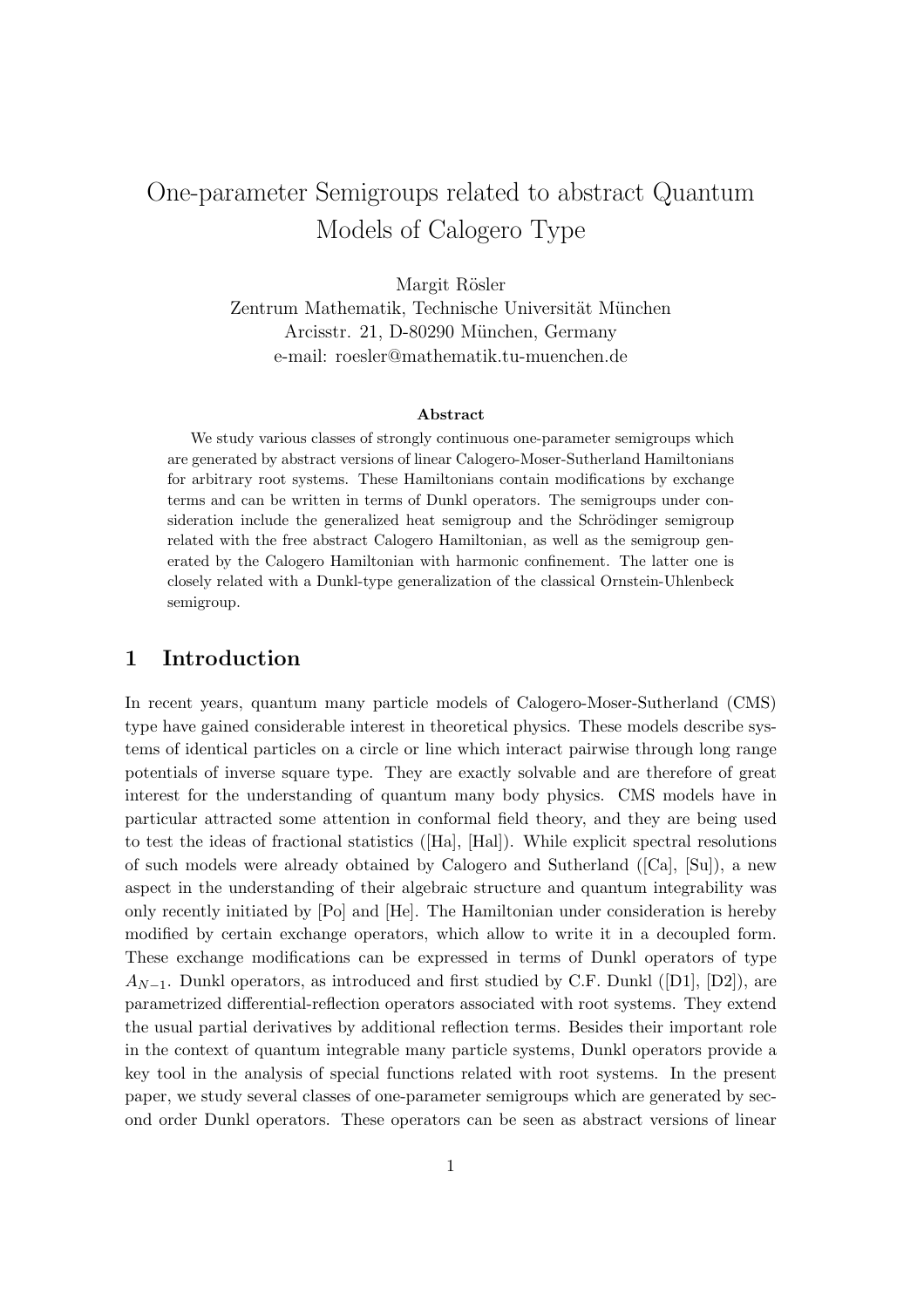CMS operators which are associated with arbitrary root systems and are modified by exchange terms in the sense of [Po]. After a brief survey on Dunkl operators in Section 2, the connection of these operators with quantum Calogero models is described in Section 3. We then turn to the basic one-parameter semigroup in the Dunkl setting, namely the generalized heat semigroup introduced in [R1]; it is discussed in Section 4 on various function spaces besides  $(C_0(\mathbb{R}^N),\|\cdot\|_{\infty})$ . When considered for imaginary times, the Dunkl-type heat semigroup in a suitably weighted  $L^2$ -space leads to the solution of the time-dependent Schrödinger equation for the free quantum Calogero model. This is contained in Section 5. Finally, the last section is devoted to the semigroup generated by the Calogero Hamiltonian with harmonic confinement. It can be interpreted as the Dunkl-type version of the classical oscillator semigroup, and is closely related with the Ornstein-Uhlenbeck semigroup studied in [R-V].

### 2 Some basic facts from the theory of Dunkl operators

Let R be a (reduced, not necessarily crystallographic) root system in  $\mathbb{R}^N$ , i.e. a finite subset of  $\mathbb{R}^N \setminus \{0\}$  with  $R \cap \mathbb{R} \cdot \alpha = \{\pm \alpha\}$  and  $\sigma_\alpha(R) = R$  for all  $\alpha \in R$ . Here  $\sigma_\alpha$  denotes the reflection in the hyperplane orthogonal to  $\alpha$ , which is given by  $\sigma_{\alpha}(x) = x - \langle \alpha, x \rangle \cdot \alpha$ , with  $\langle ., .\rangle$  denoting the standard Euclidean scalar product. We hereby assume that the root system R is normalized, i.e.  $|\alpha|^2 = 2$  for all  $\alpha \in R$ , where | | is the Euclidean norm. We further denote by G the finite reflection group generated by  $\{\sigma_{\alpha}, \alpha \in R\}$ . A function  $k: R \to \mathbb{C}$  is called a multiplicity function on the root system R, if it invariant under the natural action of  $G$  on  $R$ . We fix some multiplicity-function  $k$  on  $R$ , which is throughout this paper assumed to be non-negative, i.e.  $k(\alpha) \geq 0$  for all  $\alpha \in R$ . The Dunkl operators on  $\mathbb{R}^N$  associated with G and k are defined by

$$
T_i f(x) := \partial_i f(x) + \sum_{\alpha \in R_+} k(\alpha) \alpha_i \frac{f(x) - f(\sigma_\alpha x)}{\langle \alpha, x \rangle},
$$

where  $R_+$  is an (arbitrary) positive subsystem of R, i.e.  $\langle \alpha, \beta \rangle > 0$  for some  $\beta \in \mathbb{R}^N$  and all  $\alpha \in R_+$ . The operators  $T_i$  can be considered as a perturbation of the usual partial derivatives in the parameter  $k$ , and many properties of the usual partial derivatives carry over to them  $([D1], [D2], [dJ])$ ; here we mention only the following ones:

- (i) The set  $\{T_i, i = 1, \ldots, N\}$  generates a commutative algebra of differential-reflection operators on  $\mathbb{R}^N$ .
- (ii) The operators  $T_i$  are homogeneous of degree -1 on the space  $\Pi^N := \mathbb{C}[\mathbb{R}^N]$  of polynomial functions in N variables, i.e. if  $p \in \Pi^N$  has total degree k, then  $T_i p$ has total degree  $k - 1$ .
- (iii) If  $f \in C^k(\mathbb{R}^N)$  with  $k \geq 1$ , then  $T_i f \in C^{k-1}(\mathbb{R}^N)$ ; moreover, if f belongs to the Schwartz space  $\mathscr{S}(\mathbb{R}^N)$  of rapidly decreasing functions on  $\mathbb{R}^N$ , then also  $T_i f \in$  $\mathscr{S}(\mathbb{R}^N).$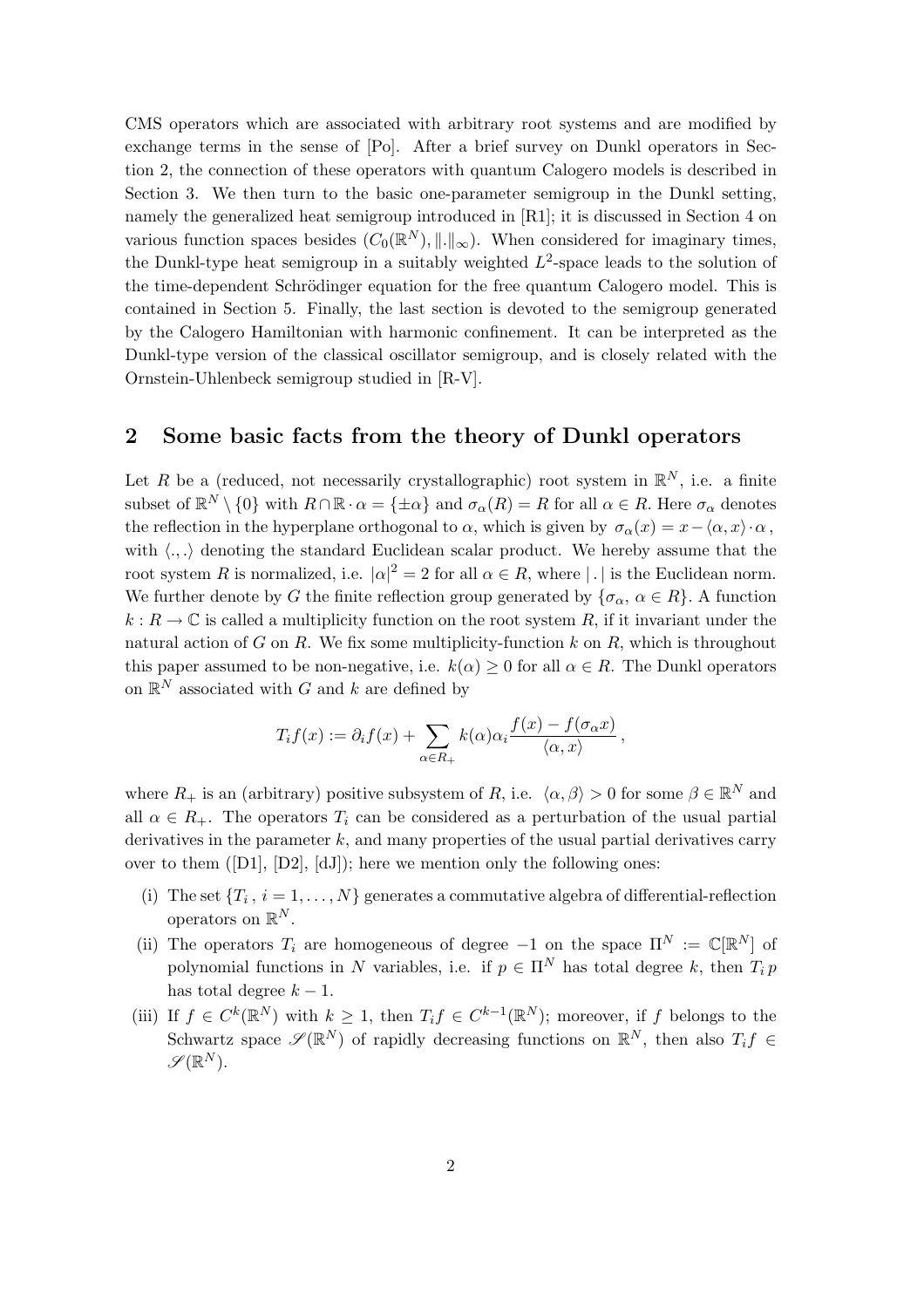Of particular importance in our context is the generalized Laplacian, which is defined by  $\Delta_k := \sum_{i=1}^N T_i^2$ . It is given explicitly by

$$
\Delta_k = \Delta + \sum_{\alpha \in R} k(\alpha) \delta_\alpha \tag{2.1}
$$

with

$$
\delta_{\alpha} f(x) = \frac{\langle \nabla f(x), \alpha \rangle}{\langle \alpha, x \rangle} - \frac{f(x) - \sigma_{\alpha} f(x)}{\langle \alpha, x \rangle^2};
$$

here  $\Delta$  and  $\nabla$  denote the usual Laplacian and gradient respectively.

2.1 Example. (Dunkl operators of type  $A_{N-1}$ ). These belong to the symmetric group  $G = S_N$ , which acts in a canonical way on  $\mathbb{R}^N$  by permuting the standard basis vectors  $e_1, \ldots, e_N$ . Each transposition (ij) acts as a reflection  $\sigma_{ij}$ , sending  $e_i - e_j$  to its negative. On  $C^1(\mathbb{R}^N)$ ,  $\sigma_{ij}$  acts by transposing the coordinates  $x_i$  and  $x_j$  with respect to the standard basis. The attached root system, of type  $A_{N-1}$ , is given by  $R = \{e_i - e_j, 1 \leq i, j \leq N, i \neq j\}.$  Since all transpositions are conjugate in  $S_N$ , the vector space of multiplicity functions on  $R$  is one-dimensional. The Dunkl operators associated with the multiplicity parameter  $k \in \mathbb{C}$  are given by

$$
T_i^S = \partial_i + k \cdot \sum_{j \neq i} \frac{1 - \sigma_{ij}}{x_i - x_j} \quad (i = 1, \dots, N),
$$

and the generalized Laplacian is

$$
\Delta_k^S = \Delta + 2k \sum_{1 \leq i < j \leq N} \frac{1}{x_i - x_j} \Big[ (\partial_i - \partial_j) - \frac{1 - \sigma_{ij}}{x_i - x_j} \Big].
$$

The Dunkl theory provides also a counterpart to the usual exponential function, called the Dunkl kernel  $E_k(x, y)$ . For each fixed  $y \in \mathbb{R}^N$ , the function  $x \mapsto E_k(x, y)$  can be characterized as the unique solution of the system  $T_i f = y_i f$   $(i = 1, ..., N)$  with  $f(0) = 1$ ; see [O]. The kernel  $E_k(x, y)$  is symmetric in its arguments and has a unique holomorphic extension to  $\mathbb{C}^N \times \mathbb{C}^N$ . It satisfies  $E_k(z, 0) = 1$  and  $E_k(\lambda z, w) = E_k(z, \lambda w)$ for all  $z, w \in \mathbb{C}^N$  and all  $\lambda \in \mathbb{C}$ . Moreover,  $E_k$  has a Bochner-type representation of the form

$$
E_k(x, z) = \int_{\mathbb{R}^N} e^{\langle \xi, z \rangle} d\mu_x^k(\xi), \quad \text{ for all } z \in \mathbb{C}^N,
$$

where  $\mu_x^k$  is a compactly supported probability measure on  $\mathbb{R}^N$  with supp  $\mu_x^k$  being contained in the convex hull of the orbit  $\{gx, g \in G\}$ , see [R2]. It follows that  $|E_k(x, iy)| \leq 1$ for all  $x, y \in \mathbb{R}^N$ , and that

$$
\min_{g \in G} e^{\langle gx, y \rangle} \le E_k(x, y) \le \max_{g \in G} e^{\langle gx, y \rangle}.
$$
\n(2.2)

In particular,  $E_k(x, y) > 0$  for all  $x, y \in \mathbb{R}^N$ . We mention that this positivity result was first deduced in [R1] from the positivity of the associated heat semigroup. The Dunkl kernel gives rise to a corresponding integral transform on  $\mathbb{R}^N$  with respect to the weight function

$$
w_k(x) = \prod_{\alpha \in R_+} |\langle \alpha, x \rangle|^{2k(\alpha)}.
$$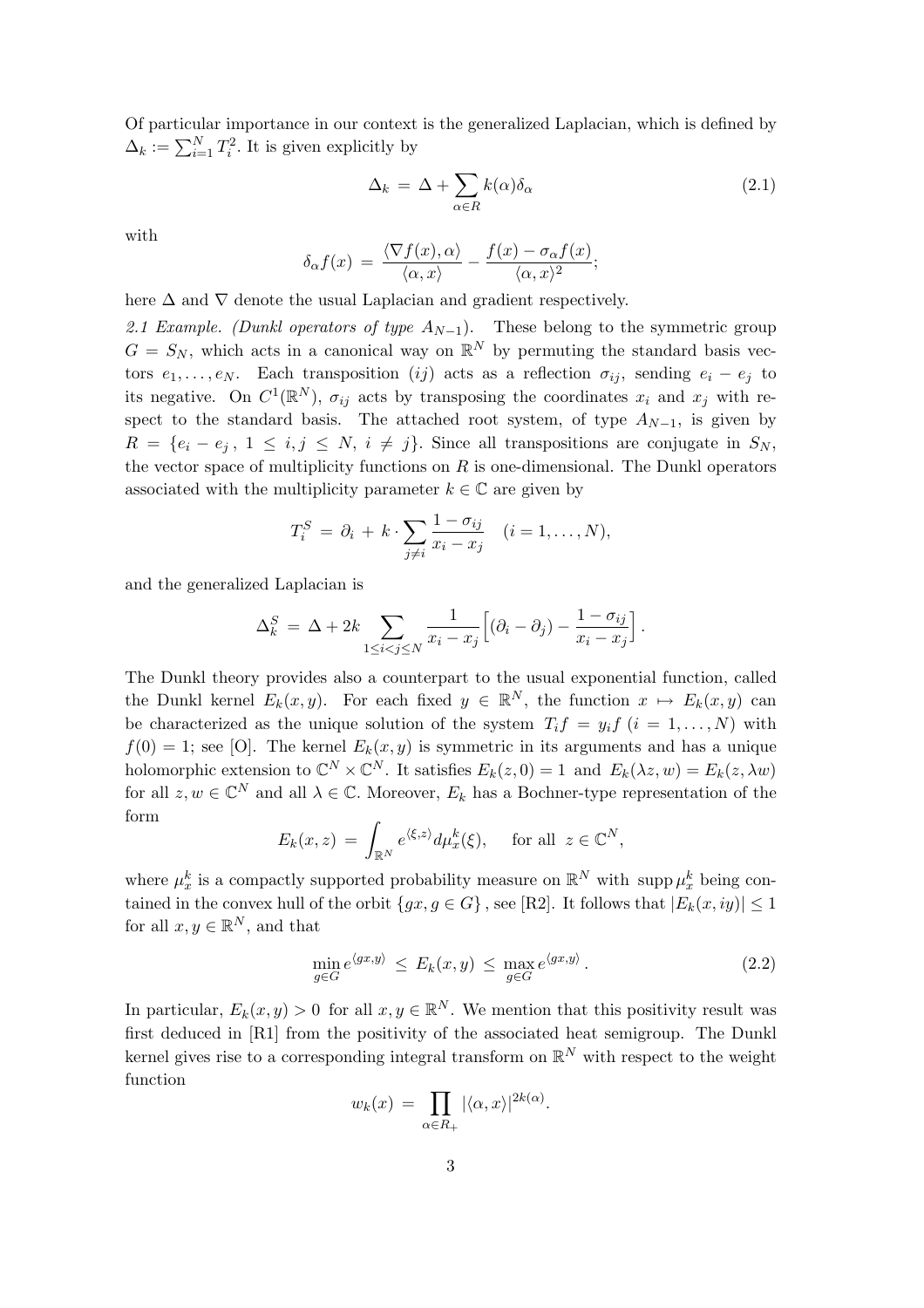Notice that  $w_k$  is G-invariant and homogeneous of degree  $2\gamma$ , with the index

$$
\gamma := \gamma(k) = \sum_{\alpha \in R_+} k(\alpha).
$$

The Dunkl transform on  $L^1(\mathbb{R}^N, w_k)$  is defined by

$$
\widehat{f}^k(\xi) := c_k^{-1} \int_{\mathbb{R}^N} f(x) E_k(-i\xi, x) w_k(x) dx,
$$

where  $c_k$  is the Mehta-type constant

$$
c_k := \int_{\mathbb{R}^N} e^{-|x|^2/2} w_k(x) dx.
$$

This integral transform has many properties which are completely analogous to those of the classical Fourier transform. A thorough investigation is given in [dJ]. We recall from there that the Dunkl transform is a homeomorphism of  $\mathscr{S}(\mathbb{R}^N)$ , satisfying  $(T_j f)^{\wedge k}(\xi) = i \xi_j \widehat{f}^k(\xi)$ . Moreover, it has a unique Plancherel-type extension to an isometric isomorphism of  $L^2(\mathbb{R}^N, w_k)$ , which is also denoted by  $f \mapsto \hat{f}^k$ . The inverse transform is given by  $f^{\vee k}(x) = \hat{f}^k(-x)$ .

#### 3 Quantum Calogero models

We continue with a short explanation of linear Calogero-Moser-Sutherland models and the relevance of Dunkl operators in their algebraic description. The Hamiltonian of the so-called quantum Calogero model with harmonic confinement in  $L^2(\mathbb{R}^N)$  is given by

$$
\mathcal{H}_C = -\Delta + \omega^2 |x|^2 + 2k(k-1) \sum_{1 \le i < j \le N} \frac{1}{(x_i - x_j)^2};\tag{3.1}
$$

here  $\omega > 0$  is a frequency parameter and  $k \geq 0$  is a coupling constant. In case  $\omega = 0$ , (3.1) describes the free Calogero model. The study of this Hamiltonian was initiated by Calogero ([Ca]); he computed its spectrum and determined the structure of the eigenfunctions and scattering states in the confined and free case, respectively. Perelomov [Pe] observed that  $(3.1)$  is completely quantum integrable, i.e. there exist N commuting, algebraically independent symmetric linear operators in  $L^2(\mathbb{R}^N)$  including  $\mathcal{H}_C$ . We mention that the complete integrability of the classical Hamiltonian systems associated with  $(3.1)$  goes back to Moser [Mo]. There exist generalizations of the classical Calogero-Moser-Sutherland models in the context of abstract root systems, see e.g. [O-P1], [O-P2]. In particular, if R is an arbitrary root system on  $\mathbb{R}^N$  and k is a nonnegative multiplicity function on it, then the corresponding abstract Calogero Hamiltonian with harmonic confinement is given by

$$
\widetilde{\mathcal{H}}_k \,=\, - \widetilde{\mathcal{F}}_k + \omega^2 |x|^2
$$

with the formal expression

$$
\widetilde{\mathcal{F}}_k = \Delta - 2 \sum_{\alpha \in R_+} k(\alpha)(k(\alpha) - 1) \frac{1}{\langle \alpha, x \rangle^2}.
$$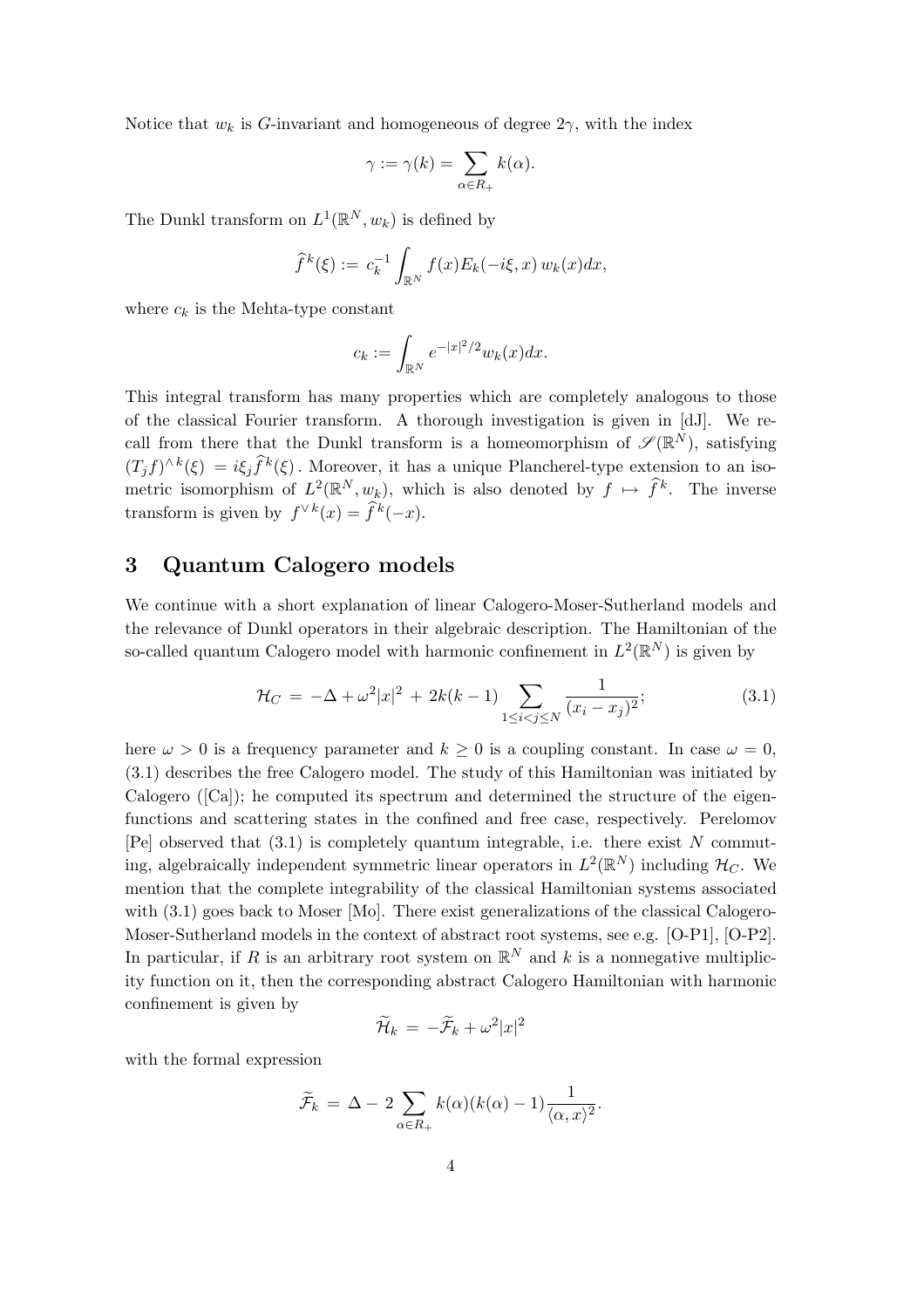If R is of type  $A_{N-1}$ , then  $\widetilde{\mathcal{H}}_k$  just coincides with  $\mathcal{H}_C$ . For both the classical and the quantum case, partial results on the integrability of this model are due to Olshanetsky and Perelomov [O-P1], [O-P2]. A new aspect in the understanding of the algebraic structure and the quantum integrability of CMS systems was later initiated by Polychronakos [Po] and Heckman [He]. The underlying idea is to construct quantum integrals for CMS models from differential-reflection operators. Polychronakos introduced them in terms of an "exchange-operator formalism" for (3.1). He thus obtained a complete set of commuting observables for (3.1) in an elegant way. In [He] it was observed in general that the complete algebra of quantum integrals for free, abstract Calogero models is intimately connected with the corresponding algebra of Dunkl operators. Since then, there has been an extensive and ongoing study of CMS models and explicit operator solutions for them via differential-reflection operator formalisms; among the broad literature, we refer to [L-V], [K], [BHKV], [BF], and [U-W]. Let us briefly describe the connection of abstract Calogero models with Dunkl operators: Consider the following modification of  $\mathcal{F}_k$ , involving reflection terms:

$$
\mathcal{F}_k = \Delta - 2 \sum_{\alpha \in R_+} \frac{k(\alpha)}{\langle \alpha, x \rangle^2} \left( k(\alpha) - \sigma_\alpha \right). \tag{3.2}
$$

In order to avoid singularities in the reflecting hyperplanes, it is suitable to carry out a gauge transform by  $\sqrt{w_k}$ . One obtains (c.f. Lemma 3.1. of [R3]) that  $\mathcal{F}_k$  is essentially selfadjoint when considered as a linear operator in  $L^2(\mathbb{R}^N)$  with domain  $\mathcal{D}(\mathcal{F}_k) := \{w_k^{1/2}\}$  $\frac{1}{k}$ f :  $f \in \mathscr{S}(\mathbb{R}^N)$ . Moreover,

$$
\mathcal{F}_k \,=\, w_k^{1/2} \Delta_k \, w_k^{-1/2} \,,
$$

where  $\Delta_k$  is the Dunkl Laplacian in  $L^2(\mathbb{R}^N, w_k)$  with domain  $\mathscr{S}(\mathbb{R}^N)$ . Consider now the algebra of G-invariant polynomials on  $\mathbb{R}^N$ :

$$
(\Pi^N)^G = \{ p \in \Pi^N : g \cdot p = p \text{ for all } g \in G \}.
$$

It follows easily from equivariance properties of the Dunkl operators (c.f. [dJ]) that for every  $p \in (\Pi^N)^G$ , the Dunkl operator  $p(T)$  leaves  $(\Pi^N)^G$  invariant. For such p we denote the restriction of  $p(T)$  to  $(\Pi^N)^G$  by Res  $(p(T))$ . Then, as observed in [He], the family

$$
\left\{\operatorname{Res}\left(p(T)\right): \, p \in (\Pi^N)^G\right\}
$$

is a commutative algebra of differential operators, containing the operator

$$
\operatorname{Res} \left( \Delta_k \right) \, = \, w_k^{-1/2} \widetilde{\mathcal{F}}_k \, w_k^{1/2}.
$$

This implies the integrability of the free Calogero Hamiltonian  $\widetilde{\mathcal{F}}_k$ . Polychronakos [Po] also succeeded to determine a complete set of quantum integrals for the classical, i.e.  $S_N$ -type Calogero Hamiltonian with harmonic confinement - at least in the physically relevant bosonic and fermionic subspaces of  $L^2(\mathbb{R}^N)$ . He constructed the integrals by a Lax formalism involving suitable lowering and raising operators. For the abstract Calogero operator  $\mathcal{H}_k$  with harmonic confinement, the general question of how to obtain an algebra of quantum integrals is, to the author's knowledge, still open. It is, however,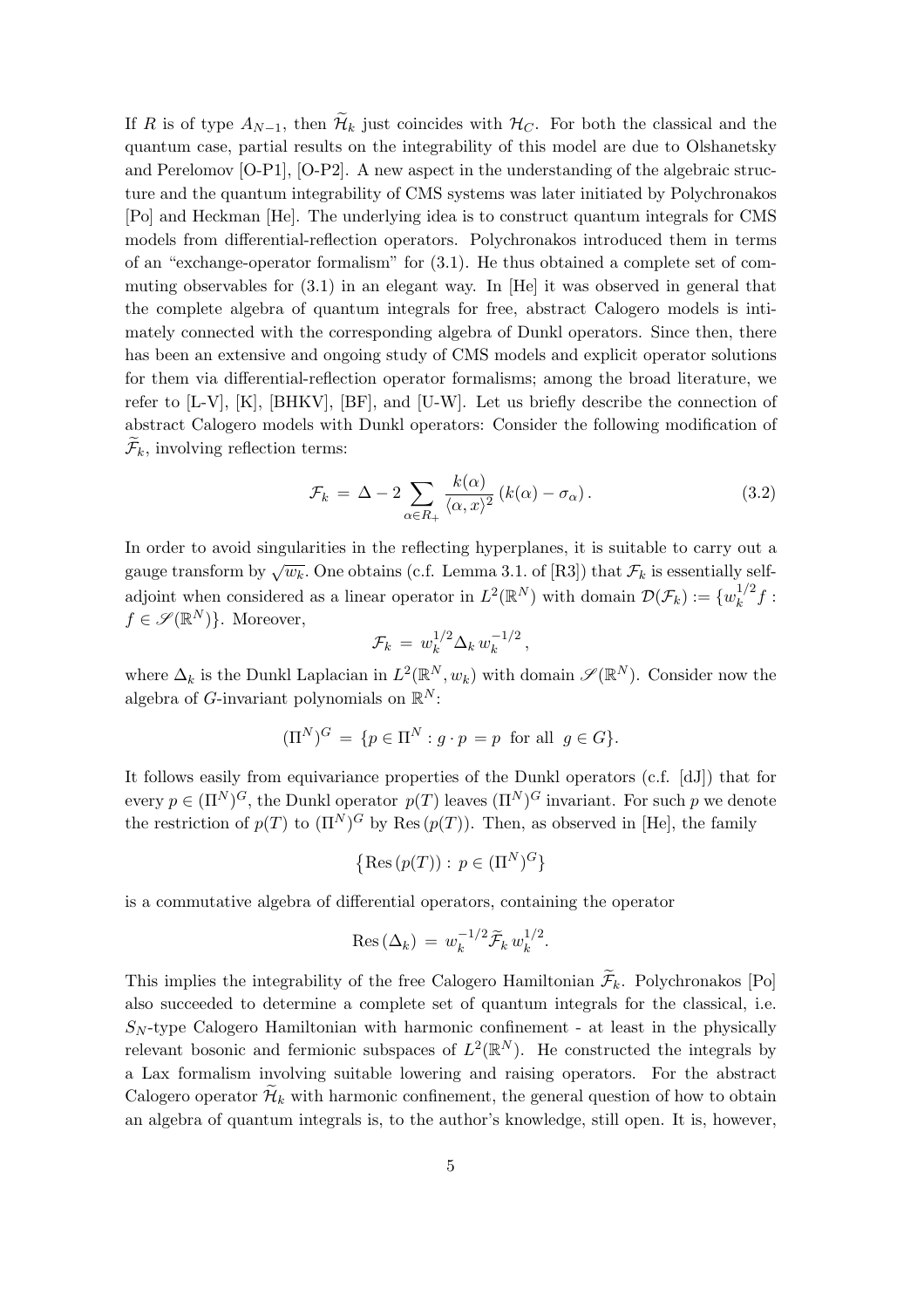easy to achieve a complete spectral analysis of  $\widetilde{\mathcal{H}}_k$ . We again work with the gaugetransformed version with reflection terms,

$$
\mathcal{H}_k := w_k^{-1/2} (-\mathcal{F}_k + \omega^2 |x|^2) w_k^{1/2} = -\Delta_k + \omega^2 |x|^2.
$$

This operator is symmetric and densely defined in  $L^2(\mathbb{R}^N, w_k)$  with domain  $\mathcal{D}(\mathcal{H}_k) :=$  $\mathscr{S}(\mathbb{R}^N)$ . Notice that in case  $k=0$ ,  $\mathcal{H}_k$  is just the Hamiltonian of the N-dimensional isotropic harmonic oscillator. We further consider the Hilbert space  $L^2(\mathbb{R}^N, m_k^{\omega})$ , where  $m_k^{\omega}$  is the probability measure

$$
m_k^{\omega}(x) := c_k^{-1} (2\omega)^{\gamma + N/2} e^{-\omega |x|^2} w_k(x) dx \in M^1(\mathbb{R}^N) \quad (\omega > 0).
$$
 (3.3)

Moreover, we introduce the operator

$$
\mathcal{J}_k := -\Delta_k + 2\omega \sum_{j=1}^N x_j \partial_j
$$

in  $L^2(\mathbb{R}^N, m_k^{\omega})$ , with the dense domain  $\mathcal{D}(\mathcal{J}_k) := \Pi^N$  (the polynomials in N variables). The following connection between  $\mathcal{H}_k$  and  $\mathcal{J}_k$  is established in the same way as part (2) of Theorem 3.4. $(2)$  in [R1].

**3.1 Lemma.** On  $\mathcal{D}(\mathcal{J}_k) = \Pi^N$ ,

$$
\mathcal{J}_k = e^{\omega |x|^2/2} \left( \mathcal{H}_k - (2\gamma + N)\omega \right) e^{-\omega |x|^2/2}.
$$

In particular,  $\mathcal{J}_k$  is symmetric in  $L^2(\mathbb{R}^N, m_k^{\omega})$ .

We conclude with a complete description of the spectral properties of  $\mathcal{H}_k$  and  $\mathcal{J}_k$ ; these results generalize well-known facts for the corresponding classical operators. In the following,  $\mathcal{P}_n^N$  denotes the space of polynomials from  $\Pi^N$  which are homogeneous of degree n. Notice also that by the homogeneity of  $\Delta_k$ , the operator  $e^{c\Delta_k}$  is well defined on polynomials and preserves the total degree.

**3.2 Theorem.** For  $\omega > 0$  and  $n \in \mathbb{Z}_+$  define

$$
V_n^{\omega} := \{ e^{-\Delta_k/4\omega} p : p \in \mathcal{P}_n^N \} \subset \Pi^N \quad \text{and} \quad W_n^{\omega} := \{ e^{-\omega |x|^2/2} q(x), q \in V_n^{\omega} \} \subset \mathcal{S}(\mathbb{R}^N).
$$

Then the following assertions hold:

(1) The spaces  $L^2(\mathbb{R}^N, m_k^{\omega})$  and  $L^2(\mathbb{R}^N, w_k)$  admit the orthogonal Hilbert space decompositions

$$
L^{2}(\mathbb{R}^{N}, m_{k}^{\omega}) = \bigoplus_{n \in \mathbb{Z}_{+}} V_{n}^{\omega} \quad \text{and} \quad L^{2}(\mathbb{R}^{N}, w_{k}) = \bigoplus_{n \in \mathbb{Z}_{+}} W_{n}^{\omega};
$$

here  $V_n^{\omega}$  is the eigenspace of  $\mathcal{J}_k$  corresponding to the eigenvalue  $2n\omega$ , and  $W_n^{\omega}$  is the eigenspace of  $\mathcal{H}_k$  corresponding to the eigenvalue  $(2n + 2\gamma + N)\omega$ .

(2) The operators  $\mathcal{H}_k$  and  $\mathcal{J}_k$  are essentially self-adjoint; the spectra of their closures are discrete and given by  $\sigma(\overline{\mathcal{H}_k}) = \{(2n + 2\gamma + N)\omega, n \in \mathbb{Z}_+\}$  and  $\sigma(\overline{\mathcal{J}_k}) =$  $\{2n\omega, n \in \mathbb{Z}_+\}$  respectively.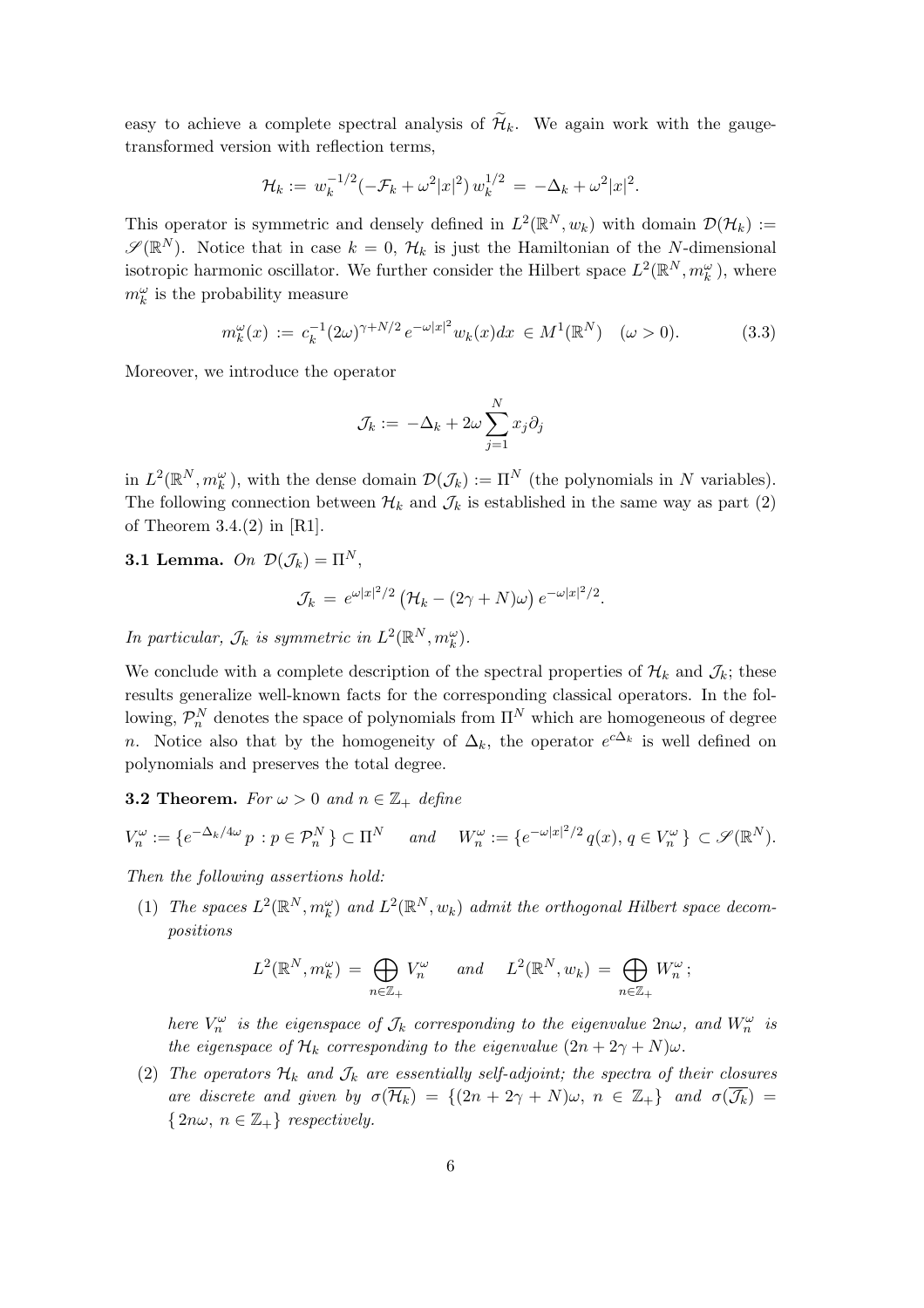*Proof.* (1) It was shown in Theorem 3.4.(1) of [R1] that in case  $\omega = 1$ , each function from  $V_n^{\omega}$  is an eigenfunction of  $\mathcal{J}_k$  corresponding to the eigenvalue  $2n\omega$ . For arbitrary  $\omega$ , the corresponding result is obtained by rescaling. Moreover,  $V_n^{\omega} \perp V_m^{\omega}$  for  $n \neq m$  by the symmetry of  $\mathcal{J}_k$ . This proves the statements for  $\mathcal{J}_k$ , because  $\Pi^N = \bigoplus V_n^{\omega}$  is dense in  $L^2(\mathbb{R}^N, m_k^{\omega})$ . The statements for  $\mathcal{H}_k$  are then immediate by the previous Lemma.

(2) follows from (1) by a well-known criterion for self-adjointness of symmetric operators on a Hilbert space which have a complete set of orthogonal eigenfunctions within their domain (Lemma 1.2.2 of [Da3]).  $\Box$ 

By the G-equivariance of  $\Delta_k$ , the spectral resolution of the Calogero Hamiltonian  $\mathcal{H}_k$  in the bosonic subspace  $L^2(\mathbb{R}^N)^G$  is now an easy consequence of Theorem 3.2.

**3.3 Corollary.** For  $n \in \mathbb{Z}_+$ , put  $W_n^{\omega, G} = \{e^{-\omega |x|^2/2}e^{-\Delta_k/4\omega} p : p \in \mathcal{P}_n^N \cap (\Pi^N)^G\}$ . Then  $\sim$ 

$$
L^2(\mathbb{R}^N)^G = \bigoplus_{n \in \mathbb{Z}_+} W_n^{\omega, G},
$$

and  $W_n^{\omega, G}$  is the eigenspace of  $\widetilde{\mathcal{H}}_k$  in  $L^2(\mathbb{R}^N)^G$  corresponding to the eigenvalue  $(2n+2\gamma +$  $N)\omega$ .

#### 4 Heat semigroups associated with finite reflection groups

This section deals with the Dunkl-type analogues of the classical heat semigroup on several Banach spaces. These semigroups are generated by the Dunkl Laplacian, and they are governed by a generalized heat kernel which was introduced in [R1] and replaces the usual Gaussian kernel in the Dunkl setting.

**4.1 Definition.** The generalized heat kernel  $\Gamma_k$  associated with the reflection group G and the multiplicity function  $k$  is defined by

$$
\Gamma_k(t, x, y) := \frac{M_k}{t^{\gamma + N/2}} e^{-\left(|x|^2 + |y|^2\right)/4t} E_k\left(\frac{x}{\sqrt{2t}}, \frac{y}{\sqrt{2t}}\right), \quad x, y \in \mathbb{R}^N, \ t > 0
$$

with  $M_k = (2^{\gamma + N/2} c_k)^{-1}$ .

The strict positivity of  $E_k$  for real arguments implies that  $\Gamma_k$  is strictly positive as well. In the following, we collect some further important properties of this kernel.

**4.2 Lemma.** (1) 
$$
\frac{M_k}{t^{\gamma + N/2}} \min_{g \in G} e^{-|gx - y|^2/4t} \leq \Gamma_k(t, x, y) \leq \frac{M_k}{t^{\gamma + N/2}} \max_{g \in G} e^{-|gx - y|^2/4t}.
$$

(2) 
$$
\int_{\mathbb{R}^N} \Gamma_k(t, x, y) w_k(y) dy = 1.
$$

(3) For fixed t and x, the function  $y \mapsto \Gamma_k(t, x, y)$  belongs to  $\mathscr{S}(\mathbb{R}^N)$ , with  $\Gamma_k(t, x, .)^{\wedge k}(\xi) = c_k^{-1}$  $e^{-t|\xi|^2} E_k(-ix,\xi).$ 

(4) 
$$
\Gamma_k(t+s,x,y) = \int_{\mathbb{R}^N} \Gamma_k(t,x,z) \Gamma_k(s,y,z) w_k(z) dz.
$$

(5) For fixed  $y \in \mathbb{R}^N$ , the function  $u(t,x) := \Gamma_k(t,x,y)$  solves the generalized heat equation  $\Delta_k u = \partial_t u$  on  $(0, \infty) \times \mathbb{R}^N$ .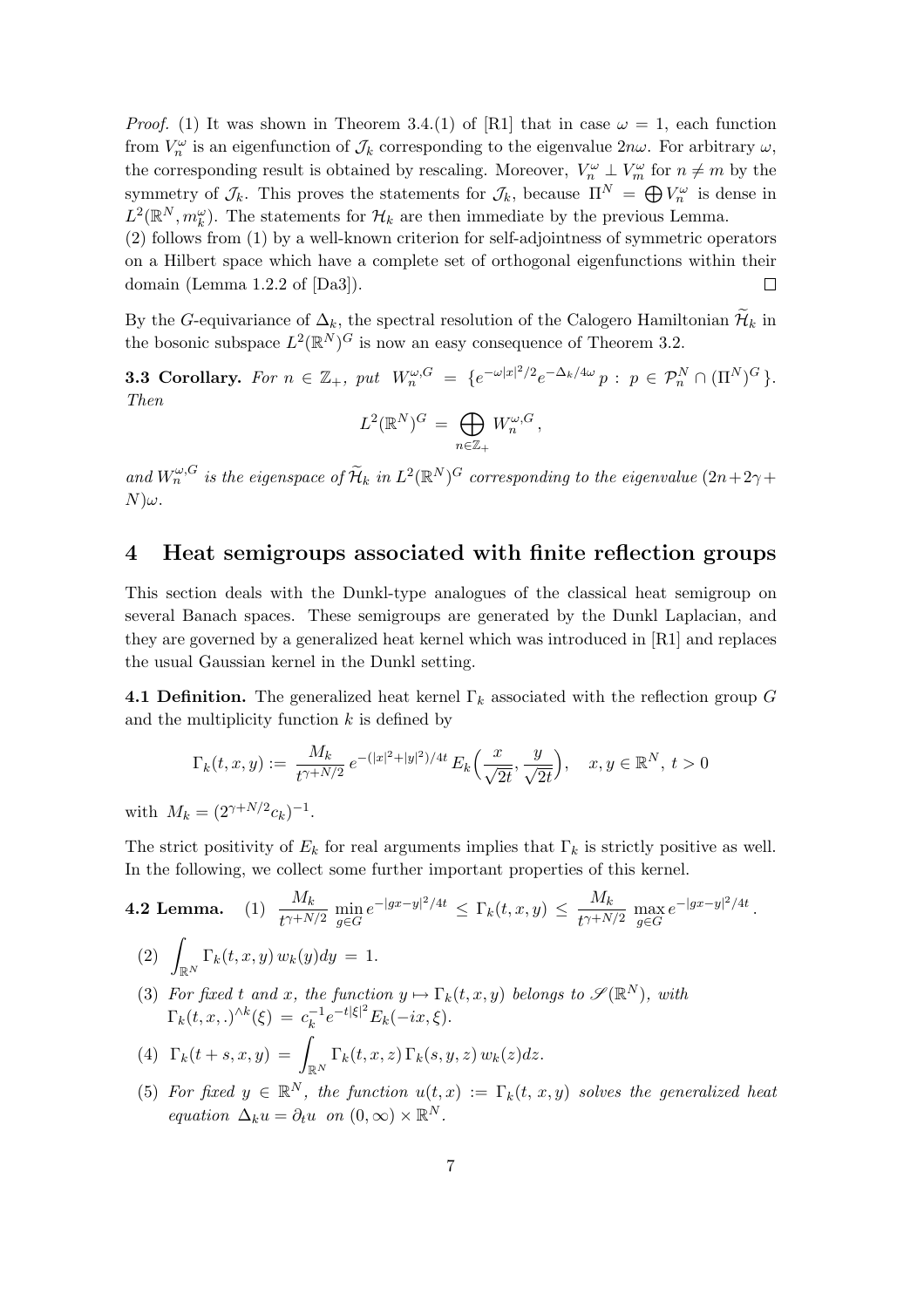*Proof.* The estimates (1) are immediate from the bounds (2.2) on  $E_k$ . Properties (2) and (5) have been shown in [R1]. The first part of (3) is easily deduced from (1), while the second statement follows from the reproducing identity for  $E_k$  (c.f. [D3]),

$$
\int_{\mathbb{R}^N} E_k(x, z) E_k(x, w) e^{-|x|^2/2} w_k(x) dx = c_k e^{(\langle z, z \rangle + \langle w, w \rangle)/2} E_k(z, w) \quad (z, w \in \mathbb{C}^N). \tag{4.1}
$$

For the proof of (4), we use (3) and the Plancherel theorem for the Dunkl transform to obtain Z

$$
\int_{\mathbb{R}^N} \Gamma_k(t, x, z) \Gamma_k(s, y, z) w_k(z) dz = c_k^{-1} \int_{\mathbb{R}^N} e^{-t|\xi|^2} E_k(ix, \xi) \Gamma_k(s, y, .)^{\wedge k}(\xi) w_k(\xi) d\xi
$$
  

$$
= c_k^{-2} \int_{\mathbb{R}^N} e^{-(s+t)|\xi|^2} E_k(ix, \xi) E_k(-iy, \xi) w_k(\xi) d\xi = \Gamma_k(t+s, x, y).
$$

We next introduce the generalized heat operators associated with the kernel  $\Gamma_k$ .

**4.3 Definition.** For  $f \in L^p(\mathbb{R}^N, w_k)$   $(1 \le p \le \infty)$  and  $t \ge 0$  define

$$
H_k(t)f(x) := \begin{cases} \int_{\mathbb{R}^N} \Gamma_k(t, x, y) f(y) \, w_k(y) dy & \text{if } t > 0, \\ f(x) & \text{if } t = 0 \end{cases}
$$

Notice that the decay properties of  $\Gamma_k$  assure that the integral defining  $H_k(t)f(x)$  converges for all  $t > 0$ ,  $x \in \mathbb{R}^N$ . We recall the following properties of the operators  $H_k(t)$ on the Schwartz space  $\mathscr{S}(\mathbb{R}^N)$  from [R1]:

**4.4 Theorem.** Let  $f \in \mathscr{S}(\mathbb{R}^N)$ . Then  $u(t,x) := H_k(t)f(x)$  belongs to  $C_b([0,\infty) \times$  $\mathbb{R}^N$ )  $\cap C^2((0,\infty) \times \mathbb{R}^N)$  and solves the Cauchy problem

$$
\begin{cases} (\Delta_k - \partial_t) u = 0 & on (0, \infty) \times \mathbb{R}^N, \\ u(0,.) = f. \end{cases}
$$

Moreover,  $H_k(t)$  f has the following properties:

- (1)  $H_k(t)f \in \mathscr{S}(\mathbb{R}^N)$  for all  $t > 0$ .
- (2)  $H_k(t + s) f = H_k(t)H_k(s) f$  for all  $s, t \ge 0$ .
- (3)  $||H_k(t)f f||_{\infty} \to 0$  with  $t \to 0$ .

**4.5 Lemma.** For every  $t > 0$ ,  $H_k(t)$  defines a continuous linear operator on each of the Banach spaces  $L^p(\mathbb{R}^N, w_k)$   $(1 \leq p \leq \infty)$ ,  $(C_b(\mathbb{R}^N), ||.||_{\infty})$  and  $(C_0(\mathbb{R}^N), ||.||_{\infty})$ , with norm  $||H_k(t)|| \leq 1$ .

*Proof.* The estimates for the kernel  $\Gamma_k$  in Lemma 4.2(3) and its normalization ensure that for every  $f \in L^{\infty}(\mathbb{R}^N, w_k)$ , we have  $H(t)f \in C_b(\mathbb{R}^N)$  with  $||H_k(t)f||_{\infty} \leq ||f||_{\infty}$ . Moreover, if  $f \in L^p(\mathbb{R}^N, w_k)$ , then Jensen's inequality implies that

$$
|H_k(t)f(x)|^p \leq \int_{\mathbb{R}^N} \Gamma_k(t,x,y) |f(y)|^p w_k(y) dy,
$$

and therefore  $||H_k(t)f||_{p,w_k} \leq ||f||_{p,w_k}$ . Finally, the invariance of  $C_0(\mathbb{R}^N)$  under  $H_k(t)$ follows from part (1) of the previous theorem, together with the density of  $\mathscr{S}(\mathbb{R}^N)$  in  $C_0(\mathbb{R}^N)$ .  $\Box$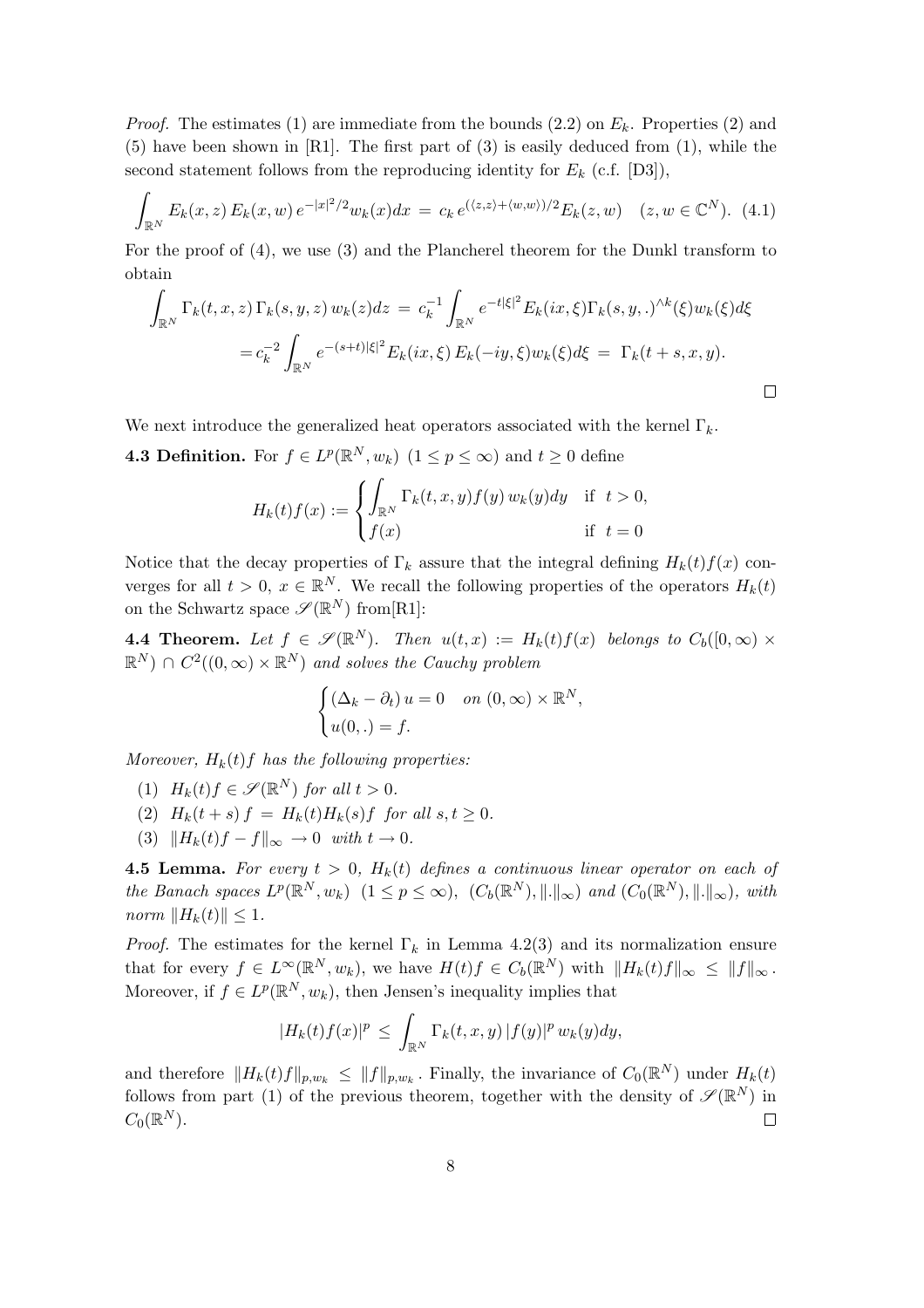In the following, X is one of the Banach spaces  $L^p(\mathbb{R}^N, w_k)$   $(1 \leq p < \infty)$  or  $(C_0(\mathbb{R}^N), \|.\|_{\infty})$ . We consider the Dunkl Laplacian  $\Delta_k$  as a linear operator in X with dense domain  $\mathcal{D}(\Delta_k) := \mathscr{S}(\mathbb{R}^N).$ 

- **4.6 Theorem.** (1)  $(H_k(t))_{t>0}$  is a strongly continuous, positivity-preserving contraction semigroup on X.
	- (2)  $\Delta_k$  is closable, and its closure  $\overline{\Delta}_k$  is the generator of the semigroup  $(H_k(t))_{t\geq 0}$  on X.

In view of this result, we call  $(H_k(t))_{t\geq 0}$  the generalized Gaussian or heat semigroup on X.

*Proof.* (1) Theorem 4.4(2), together with Lemma 4.5 and the density of  $\mathscr{S}(\mathbb{R}^{N})$  in X, ensures that  $(H_k(t))_{t>0}$  forms a semigroup of continuous linear operators on X. Its positivity is clear by the positivity of  $\Gamma_k$ . Moreover, in case  $X = (C_0(\mathbb{R}^N), \| \cdot \|_{\infty}),$ its strong continuity follows from part (3) of Theorem 4.4. It remains to check strong continuity in the case  $X = L^p(\mathbb{R}^N, w_k)$ ,  $1 \leq p < \infty$ . In view of Lemma 4.5, and as  $C_c(\mathbb{R}^N)$  is dense in  $L^p(\mathbb{R}^N, w_k)$ , it suffices to show that  $\lim_{t\downarrow 0} ||H(t)f - f||_{p,w_k} = 0$  for all  $f \in C_c(\mathbb{R}^N)$ ; hereby we may further assume that  $f \geq 0$ . We then obtain

$$
||H_k(t)f||_{1,w_k} = \int_{\mathbb{R}^N} H_k(t)f(x) w_k(x) dx = \int_{\mathbb{R}^N} f(x)w_k(x) dx = ||f||_{1,w_k} \text{ for } t > 0.
$$

As  $\lim_{t\downarrow0}||H_k(t)f - f||_{\infty} = 0$ , a well-known convergence criterion (see for instance Theorem (13.47) of [H-St]) implies that  $\lim_{t\downarrow 0} ||H_k(t)f - f||_{1,w_k} = 0$ . The estimation

$$
||H_k(t)f - f||_{p,w_k}^p \le ||H_k(t)f - f||_{1,w_k} \cdot ||H_k(t)f - f||_{\infty,w_k}^{p-1}
$$

then entails that  $\lim_{t\downarrow 0} ||H_k(t)f - f||_{p,w_k} = 0$  as well.

(2) Let A be the generator of the semigroup  $(H_k(t))_{t\geq 0}$  on X. As A is closed, it suffices to prove that  $A|_{\mathscr{S}(\mathbb{R}^N)} = \Delta_k$ , and that  $A = \overline{A|_{\mathscr{S}(\mathbb{R}^N)}}$ , i.e.  $\mathscr{S}(\mathbb{R}^N)$  is a core of A. The proof of these statements is similar to the classical case. To begin with, let  $f \in \mathscr{S}(\mathbb{R}^N)$ . Then by Theorem 4.4(1),  $H_k(t)f \in \mathscr{S}(\mathbb{R}^N)$  for all  $t > 0$ , and application of the Dunkl transform yields

$$
\left[\frac{1}{t}(H_k(t) - id) f\right]^{\wedge k}(\xi) = \frac{1}{t} \left(e^{-t|\xi|^2} - 1\right) \widehat{f}^k(\xi).
$$

It is easily checked that with  $t \downarrow 0$ , this tends to  $-|\xi|^2 \widehat{f}^k(\xi)$  in the topology of  $\mathscr{S}(\mathbb{R}^N)$ . The Dunkl transform being a homeomorphism of  $\mathscr{S}(\mathbb{R}^N)$ , we therefore obtain

$$
\lim_{t \downarrow 0} \frac{1}{t} \big( H_k(t) - id \big) f = (-|\xi|^2 \widehat{f}^k)^{\vee k} = \Delta_k f
$$

in the topology of  $\mathscr{S}(\mathbb{R}^N)$ , and therefore in  $\|\,.\,\|_{p,w_k}$  as well. It follows that f belongs to the domain  $\mathcal{D}(A)$  of A. Thus  $\mathscr{S}(\mathbb{R}^N) \subset \mathcal{D}(A)$ , and  $A|_{\mathscr{S}(\mathbb{R}^N)} = \Delta_k$ . Moreover,  $\mathscr{S}(\mathbb{R}^N)$ is dense in X and invariant under  $(H_k(t))_{t\geq0}$ . A well-known characterization of cores for the generators of strongly continuous semigroups (see, for instance, Theorem 1.9 of [Da1]) now implies that  $\mathscr{S}(\mathbb{R}^N)$  is a core of A.  $\Box$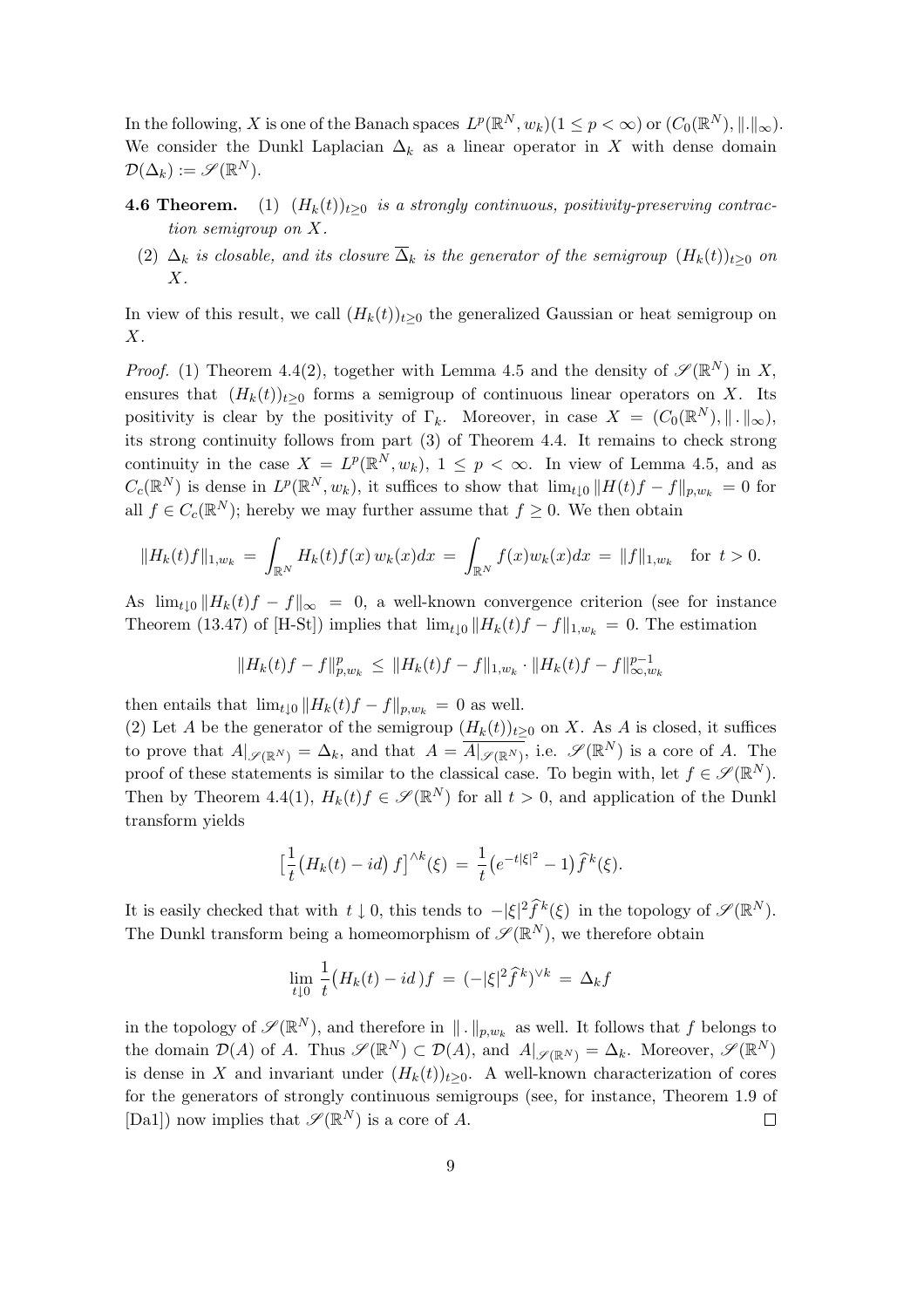The above theorem says in particular that  $(H_k(t))_{t>0}$  is a symmetric Markov semigroup on  $L^2(\mathbb{R}^N, w_k)$  in the following sense:

**4.7 Definition.** ([Da2]) Let  $\mu \in M^+(\mathbb{R}^N)$  be a positive Radon measure on  $\mathbb{R}^N$ . A strongly continuous contraction semigroup  $(T(t))_{t\geq0}$  on  $L^2(\mathbb{R}^N,\mu)$  is called a symmetric Markov semigroup, if it satisfies the following conditions:

- (1) The generator A of  $(T(t))_{t\geq0}$  is self-adjoint and non-positive, i.e.  $\langle Af, f \rangle \leq 0$  for all  $f \in \mathcal{D}(A)$ ;
- (2)  $(T(t))_{t>0}$  is positivity-preserving for all  $t \geq 0$ , i.e.  $T(t)f \geq 0$  for  $f \geq 0$ ;
- (3) If  $f \in L^{\infty}(\mathbb{R}^N, \mu) \cap L^2(\mathbb{R}^N, \mu)$ , then  $||T(t)f||_{\infty, \mu} \leq ||f||_{\infty, \mu}$  for all  $t \geq 0$ .

Theorem 1.4.2 of [Da2] implies the following

**4.8 Corollary.** For  $1 < p < \infty$ , the semigroup  $(H_k(t))_{t \geq 0}$  on  $L^p(\mathbb{R}^N, w_k)$  is a bounded holomorphic semigroup (in the sense of  $[Da1]$ ) in the sector

$$
\Big\{z\in\mathbb{C}:\,|arg(z)|<\pi\cdot\min\Big(\frac{1}{p},\frac{1}{q}\Big)\Big\},\,
$$

where q is the conjugate index defined by  $\frac{1}{p} + \frac{1}{q}$  $\frac{1}{q} = 1.$ 

*Remarks.* 1. For  $X = (C_0(\mathbb{R}^N), \| \cdot \|_{\infty})$ , Theorem 4.6 just says that the generalized heat semigroup is a Feller-Markov semigroup, i.e. a (strongly continuous) positive contraction semigroup on  $C_0(\mathbb{R}^N)$ . This observation was the starting point in [R-V] for the construction of an associated semigroup of Markov kernels on  $\mathbb{R}^N$ . It leads to a Markov process in  $\mathbb{R}^N$  which admits a càdlàg version (i.e., there exists an equivalent process whose paths are right-continuous and have limits from the left), and which obeys a modified notion of translation-invariance. For a detailed study of this Dunkl-type Brownian motion we refer to [R-V].

2. It is a basic fact from semigroup theory that for given initial data  $f \in \mathcal{D}(\overline{\Delta}_k) \subset X$ , the function  $u(t) := H_k(t) f$  provides the unique classical solution of the abstract Cauchy problem  $\overline{a}$ 

$$
\begin{cases}\n\frac{d}{dt}u(t) = \overline{\Delta}_k u(t) & \text{for } t > 0, \\
u(0) = f;\n\end{cases}
$$

here "classical" means  $u \in C^1([0,\infty),X)$  with  $u(t) \in \mathcal{D}(\overline{\Delta}_k)$  for all  $t \geq 0$ . We refer to [R1] for the solution of the classical initial-boundary value problem for the Dunkl-type heat equation, with initial data taken from  $C_b(\mathbb{R}^N)$ .

#### 5 The free, time-dependent Schrödinger equation

Consider again the self-adjoint Dunkl Laplacian  $\overline{\Delta}_k$  in  $L^2(\mathbb{R}^N, w_k)$ . By Stone's Theorem, the skew-adjoint operator  $i\overline{\Delta}_k$  generates a strongly continuous unitary semigroup  $e^{it\overline{\Delta}_k}\big)_{t\geq 0}$  on  $L^2(\mathbb{R}^N, w_k)$ . The explicit determination of this semigroup can be achieved by standard arguments, see for instance Chapter IX. 1.8 of [Kat] for the classical case. First, notice that the heat kernel  $\Gamma_k$  extends naturally to complex "time" arguments, by

$$
\Gamma_k(z, x, y) = \frac{M_k}{z^{\gamma + N/2}} e^{-(|x|^2 + |y|^2)/4z} E_k(\frac{x}{2z}, y)
$$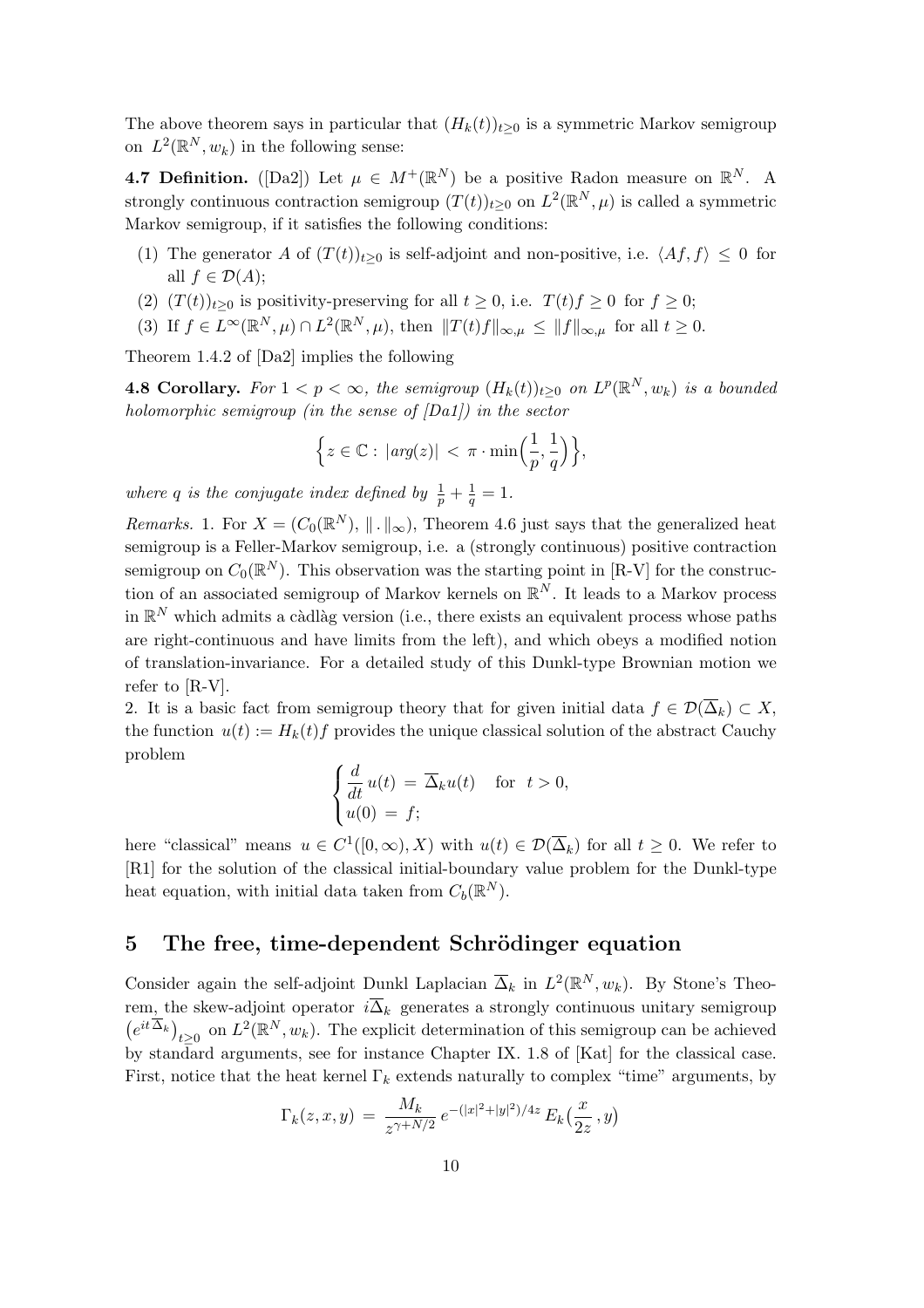for  $x, y \in \mathbb{R}^N$  and  $z \in \mathbb{C}_- := \mathbb{C} \setminus \{w \in \mathbb{R} : w \leq 0\}$ ; here  $z^{\gamma+N/2}$  is the holomorphic branch in  $\mathbb{C}_-$  with  $1^{\gamma+N/2} = 1$ . We next determine the Schrödinger semigroup on a sufficiently large subset of  $\mathscr{S}(\mathbb{R}^N)$ .

**5.1 Lemma.** If  $f(x) = e^{-b|x|^2}$  with a parameter  $b > 0$ , then

$$
e^{it\overline{\Delta}_k}f = \int_{\mathbb{R}^N} \Gamma_k(it,.,y) f(y) w_k(y) dy \quad \text{for all } t > 0.
$$
 (5.1)

Proof. Consider the function

$$
u(t,x) := \frac{1}{(1+4ibt)^{\gamma+N/2}} e^{-b|x|^2/(1+4ibt)} \quad (t \ge 0, \ x \in \mathbb{R}^N).
$$

The same calculation as in Lemma 4.3. of  $[R1]$  shows that u satisfies the generalized Schrödinger equation

$$
\partial_t u = i \Delta_k u \quad \text{on } (0, \infty) \times \mathbb{R}^N,
$$

with  $u(0, x) = e^{-b|x|^2}$ . It is also easily verified that the function  $t \mapsto u(t, \cdot)$  belongs to  $C^1([0,\infty), L^2(\mathbb{R}^N, w_k))$ . This shows that  $e^{it\overline{\Delta}_k}f = u(t,.)$  for  $t \geq 0$ . Finally, the reproducing identity (4.1) for  $E_k$  implies that for  $t \geq 0$ ,

$$
\frac{1}{(1+4bt)^{\gamma+N/2}} e^{-b|x|^2/(1+4bt)} = \int_{\mathbb{R}^N} \Gamma_k(t,x,y) e^{-b|y|^2} w_k(y) dy.
$$

By analytic continuation, this identity remains true if  $t$  is replaced by  $it$ . This completes the proof.  $\Box$ 

In the following, we shall need the notion of a generalized translation on the Schwartz space  $\mathscr{S}(\mathbb{R}^N)$ , c.f. [R1]. Its definition is natural:

$$
L_k^y f(x) := c_k^{-1} \int_{\mathbb{R}^N} \widehat{f}^k(\xi) E_k(ix, \xi) E_k(iy, \xi) w_k(\xi) d\xi \quad (x, y \in \mathbb{R}^N, f \in \mathcal{S}(\mathbb{R}^N). \tag{5.2}
$$

Notice that that for  $k = 0$ , we just have  $L_0^y$  $\partial_0^y f(x) = f(x+y)$ . Important properties of the usal group translation on  $\mathbb{R}^N$  carry over to the generalized translation for arbitrary k. It is, for example, easily checked that  $L_k^y$  ${}_{k}^{y}f$  belongs to  $\mathscr{S}(\mathbb{R}^{N})$  again with  $(L_{k}^{y})$  $(k \int h^{y} f)^{\wedge k}(\xi) =$  $E_k(iy,\xi) \hat{f}^k(\xi)$ . Moreover,  $L_k^y$  $\hat{L}_k^y f(x) = \tilde{L}_k^x f(y)$  for all  $x, y \in \mathbb{R}^N$ , and the operators  $L_k^y$ k commute with the corresponding Dunkl operators  $T_i$  on  $\mathscr{S}(\mathbb{R}^N)$ . The following statement is obtained exactly as its classical analogue in [Kat], by using the Plancherel formula and the injectivity of the Dunkl transform.

**5.2 Lemma.** The C-linear hull  $\langle M \rangle$  of the set

$$
M := \{ x \mapsto L_k^a e^{-b|x|^2}, \quad a \in \mathbb{R}^N, \, b > 0 \}
$$

is dense in  $L^2(\mathbb{R}^N, w_k)$ .

We thus have shown that on the dense subspace  $\langle M \rangle$  of  $L^2(\mathbb{R}^N, w_k)$ , the linear operators

$$
S_k(t)f := \int_{\mathbb{R}^N} \Gamma_k(it, \,.\,, y)f(y)\,w_k(y)dy\,, \quad t>0,
$$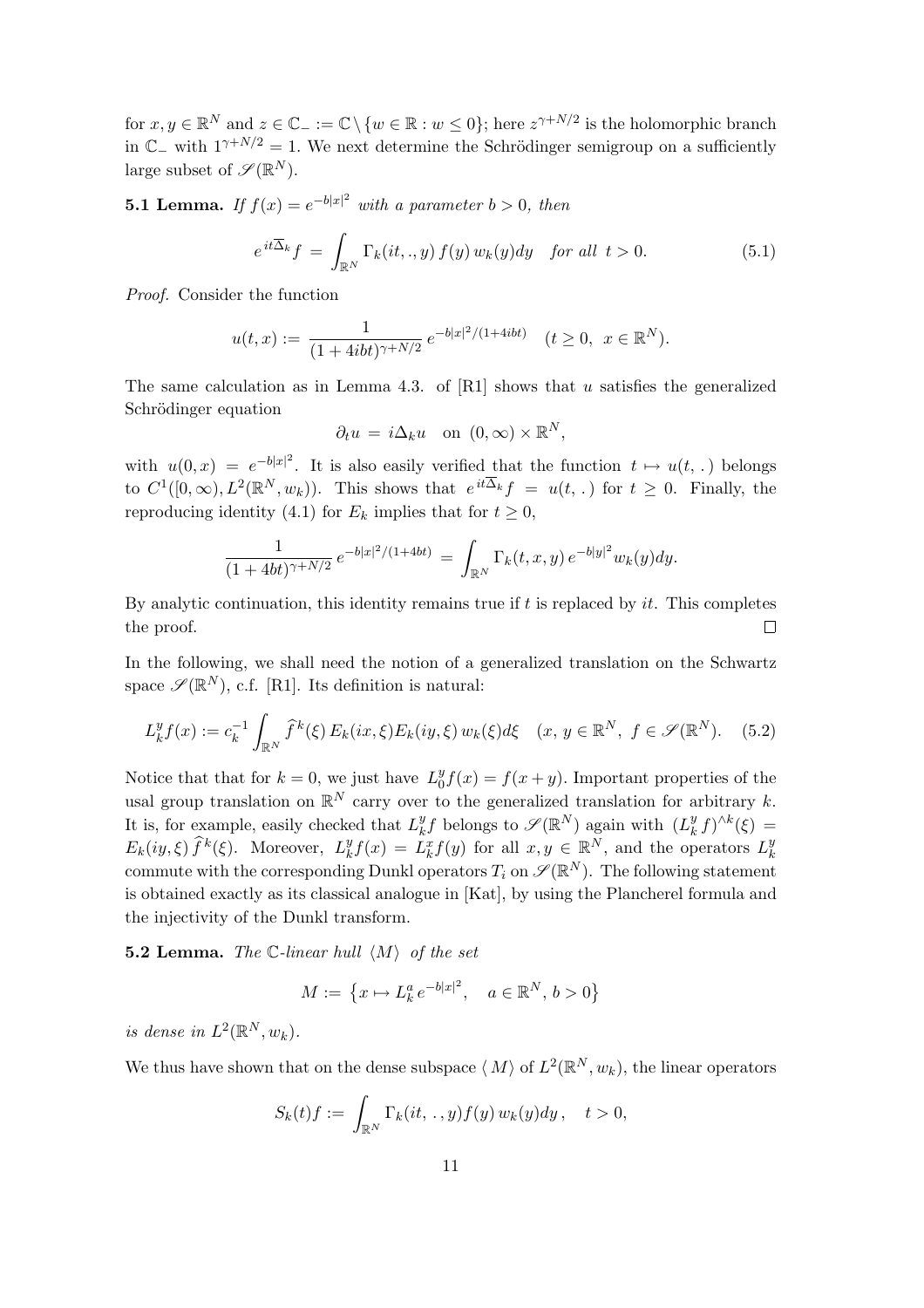coincide with the unitary operators  $e^{it\Delta_k}$ . They can therefore be extended uniquely to unitary operators on  $L^2(\mathbb{R}^N, w_k)$ , which are written in the same way, the integral now being understood in the L<sup>2</sup>-sense. In this sense, we have for all  $f \in L^2(\mathbb{R}^N, w_k)$ ,

$$
e^{it\overline{\Delta}_k}f = \begin{cases} \int_{\mathbb{R}^N} \Gamma_k(it, \, .\,, y) f(y) \, w_k(y) dy & \text{if } t > 0, \\ f & \text{if } t = 0. \end{cases} \tag{5.3}
$$

## 6 The semigroup of the Calogero Hamiltonian with harmonic confinement

For a fixed parameter  $\omega > 0$ , consider the Hamiltonian

$$
\mathcal{J}_k = -\Delta_k + 2\omega \sum_{j=1}^N x_j \partial_j
$$

with domain  $\mathcal{D}(\mathcal{J}_k) := \Pi^N$  in the weighted Hilbert space  $L^2(\mathbb{R}^N, m_k^{\omega})$  (c.f. Section 3). Notice that  $\mathcal{J}_k$  can be interpreted as the Dunkl-type generalization of the classical oscillator Hamiltonian in  $L^2(\mathbb{R}^N)$ . In the following, we shall work with generalized Hermite polynomials with respect to the measure  $m_k^{\omega}$ . Generalized Hermite polynomials were introduced in [R1] (for  $\omega = 1$ ) by means of homogeneous orthogonal systems with respect to a certain bilinear form on polynomials. We give an equivalent definition, which is more convenient on the basis of Theorem 3.2:

**6.1 Definition.** A family  $\{H_{\nu} = H_{\nu}(\omega, \cdot), \nu \in \mathbb{Z}_{+}^{N}\}\subset \Pi^{N}$  of real-valued polynomials is called a system of generalized Hermite polynomials (associated with the reflection group G, the multiplicity parameter k and the frequency parameter  $\omega$ ), if the following are satisfied:

- (i)  $\{H_{\nu}$ ,  $|\nu|=n\}$  is a  $\mathbb{C}$ -basis of  $V_n^{\omega}$  for every  $n \in \mathbb{Z}_+$ .
- (ii) The  $H_{\nu}$ ,  $\nu \in \mathbb{Z}_{+}^{N}$  are orthogonal with respect to the probability measure  $m_{k}^{\omega}$  on  $\mathbb{R}^N.$

We now consider a fixed system  $\{H_{\nu}, \nu \in \mathbb{Z}_{+}^{N}\}\$  of generalized Hermite polynomials associated with G and k. We assume in addition that the  $H_{\nu}$  are even orthonormal with respect to  $m_k^{\omega}$ . By definition, they form a basis of eigenfunctions of  $\mathcal{J}_k$  in  $L^2(\mathbb{R}^N, m_k^{\omega})$ with

$$
\mathcal{J}_k H_\nu = 2|\nu|\omega \cdot H_\nu. \tag{6.1}
$$

We shall need the following Mehler formula, which was shown in [R1] for  $\omega = 1$  and is obtained for general  $\omega$  by rescaling:

6.2 Lemma. (Mehler-formula for the generalized Hermite polynomials.) The polynomials  $H_{\nu} = H_{\nu}(\omega; .)$  satisfy

$$
\sum_{\nu \in \mathbb{Z}_+^N} H_{\nu}(x) H_{\nu}(y) r^{|\nu|} = M_k(r, x, y)
$$
\n(6.2)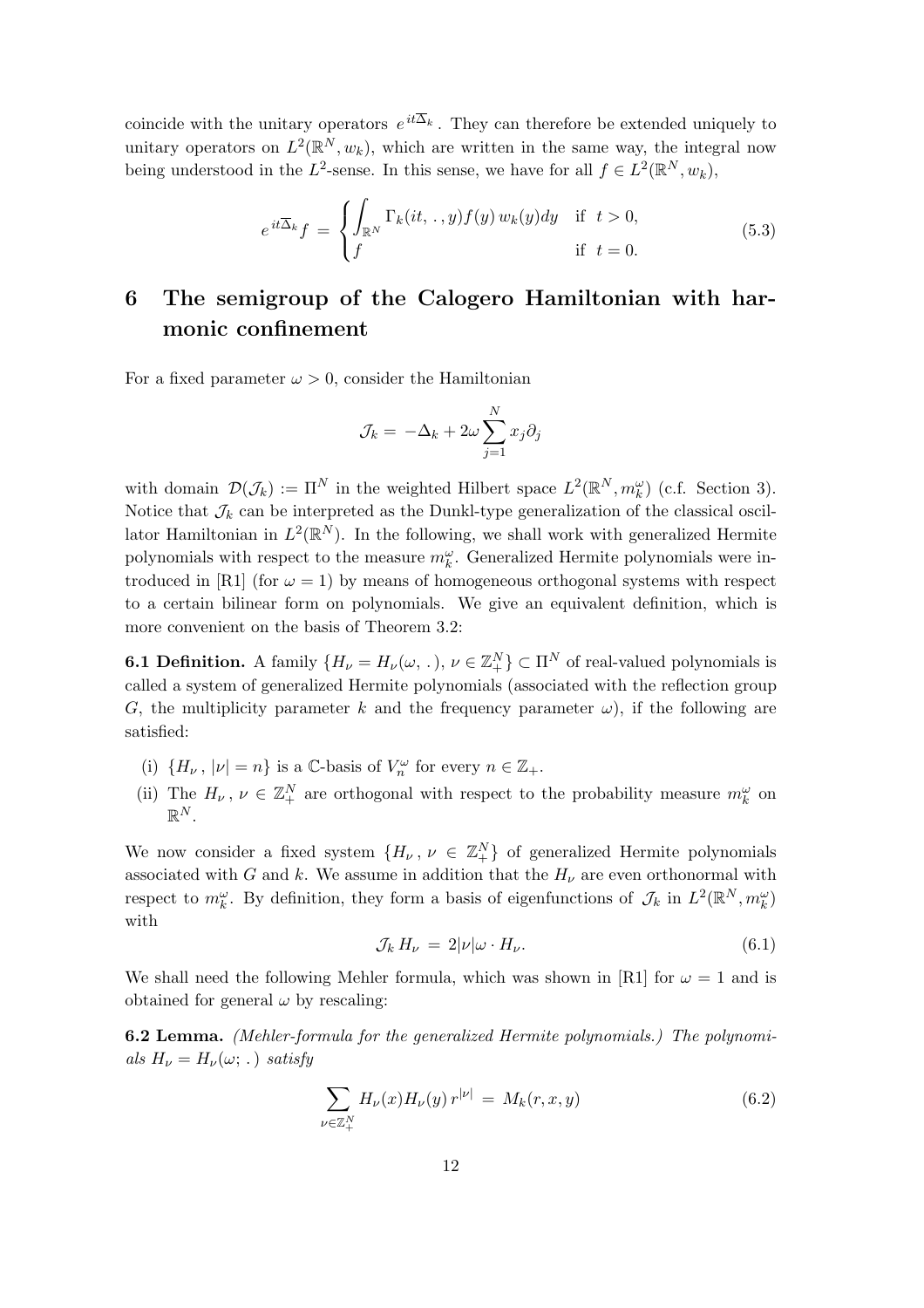with the generalized Mehler kernel

$$
M_k(r, x, y) = \frac{1}{(1 - r^2)^{\gamma + N/2}} \exp \left\{-\frac{\omega r^2 (|x|^2 + |y|^2)}{1 - r^2}\right\} E_k\left(\frac{2\omega r x}{1 - r^2}, y\right).
$$

The sum on the left hand side of (6.2) converges absolutely for all  $x, y \in \mathbb{R}^N$  and  $0 <$  $r < 1$ .

According to Theorem 3.2,  $\mathcal{J}_k$  is essentially self-adjoint in  $L^2(\mathbb{R}^N, m_k^{\omega})$ . Let  $\langle ., .\rangle$  denote the scalar product in  $L^2(\mathbb{R}^N, m_k^{\omega})$ . Then the closure of  $\mathcal{J}_k$  is given by

$$
\overline{\mathcal{J}_k}(f) \,=\, \sum_{\nu \in \mathbb{Z}_+^N} 2|\nu| \omega \, \langle f, H_\nu \,\rangle \, f\,,
$$

with domain

$$
\mathcal{D}(\overline{\mathcal{J}_k}) = \{ f \in L^2(\mathbb{R}^N, m_k^{\omega}) : \sum_{\nu \in \mathbb{Z}_+^N} |\nu|^2 |\langle f, H_{\nu} \rangle|^2 < \infty \}.
$$

The spectral resolution of  $\overline{\mathcal{J}_k}$  directly implies that  $-\overline{\mathcal{J}_k}$  generates a strongly continuous contraction semigroup on  $L^2(\mathbb{R}^N, m_k^{\omega})$ , namely

$$
e^{-t\overline{\mathcal{J}_k}}f = \sum_{\nu \in \mathbb{Z}_+^N} e^{-2|\nu| \omega t} \langle f, H_{\nu} \rangle H_{\nu} \quad \text{for all } t \ge 0.
$$

According to (6.2), we have

$$
\sum_{\nu \in \mathbb{Z}_+^N} e^{-2|\nu| \omega t} H_{\nu}(x) H_{\nu}(y) = M_k(e^{-2t}, x, y)
$$

for all  $t > 0$ . It is easily seen from the absolute convergence of the sum on the left, together with the orthogonality of the generalized Hermite polynomials, that the function  $y \mapsto M_k(e^{-2t}, x, y)$  belongs to  $L^2(\mathbb{R}^N, m_k^{\omega})$  for each fixed  $x \in \mathbb{R}^N$ . This shows that for  $t > 0$ ,

$$
e^{-t\overline{\mathcal{J}_k}}f(x) = \int_{\mathbb{R}^N} M_k(e^{-2t}, x, y) f(y) m_k^{\omega}(y) \quad a.e.
$$

6.3 Proposition.  $(e^{-t\overline{\mathcal{J}}_k})$  $_{t\geq 0}$  is a symmetric Markov semigroup on  $L^2({\mathbb R}^N, m_k^\omega)$  in the sense of Definition 4.7.

*Proof.*  $\overline{\mathcal{J}}_k$  is self-adjoint and non-negative, and the semigroup  $(e^{-t\overline{\mathcal{J}_k}})$  $t \geq 0$  is positivitypreserving on  $L^2(\mathbb{R}^N, m_k^{\omega})$ , because the kernel  $M_k$  is strictly positive. The  $\{H_{\nu}, \nu \in \mathbb{Z}_{+}^N\}$ being orthonormal with  $H_0 = 1$ , we further have

$$
\int_{\mathbb{R}^N} M_k(e^{-2t}, x, y) \, dm_k^{\omega}(y) = 1 \quad \text{for all } t > 0, x \in \mathbb{R}^N. \tag{6.3}
$$

This implies that the operators  $e^{-t\overline{\mathcal{J}}_k}$ ,  $t \geq 0$  are also contractive with respect to  $\|\cdot\|_{\infty}$ .  $\Box$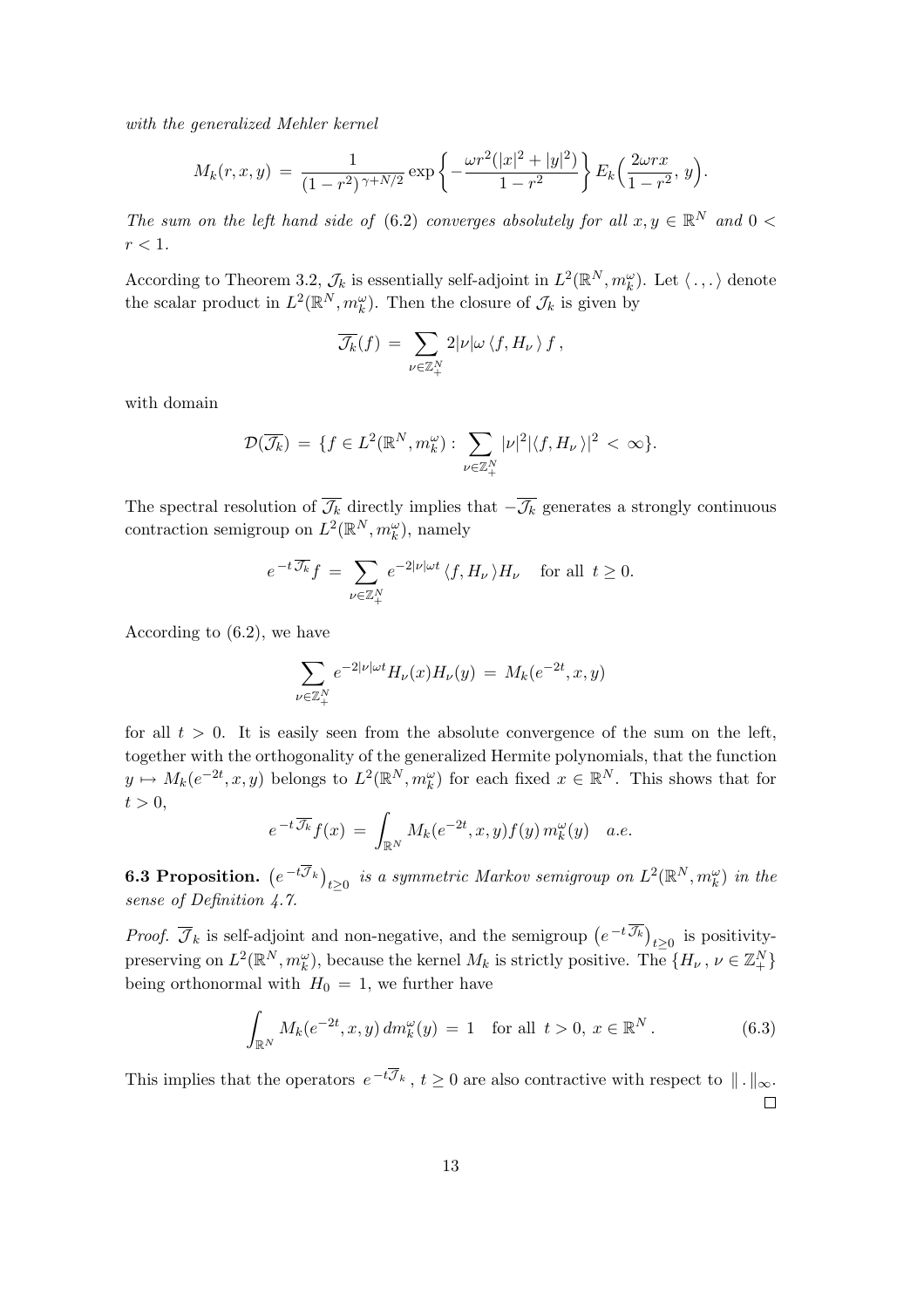As a consequence, the generalized oscillator semigroup  $(e^{-t\overline{\mathcal{J}_k}})$  $t \geq 0$  also allows an extension to a strongly continuous contraction semigroup on each of the Banach spaces  $L^p(\mathbb{R}^N, m_k^{\omega})$ . We introduce the following notation:

**6.4 Definition.** For  $f \in L^1(\mathbb{R}^N, m_k^{\omega})$  and  $t \geq 0$  set

$$
O_k(t)f(x) := \begin{cases} \int_{\mathbb{R}^N} M_k(e^{-2t}, x, y) f(y) \, dm_k^{\omega}(y) & \text{if } t > 0, \\ f(x) & \text{if } t = 0 \end{cases}
$$
(6.4)

**6.5 Corollary.**  $(O_k(t))_{t\geq 0}$  is a strongly continuous, positivity-preserving contraction semigroup on each of the Banach spaces  $L^p(\mathbb{R}^N, m_k^{\omega})$ ,  $1 \leq p < \infty$ . For  $p > 1$  it is a bounded holomorphic semigroup in the sector

$$
\Big\{z\in\mathbb{C}:\,|arg(z)|\,<\,\pi\cdot\min\Big(\frac{1}{p},\frac{1}{q}\Big)\Big\},
$$

where  $\frac{1}{p} + \frac{1}{q}$  $\frac{1}{q} = 1.$ 

Proof. This follows from Proposition 6.3 together with Theorems 1.4.1 and 1.4.2 of [Da2].  $\Box$ 

Direct inspection shows that the Mehler kernel is related to the Gaussian kernel  $\Gamma_k$  via

$$
M_k(e^{-2t}, x, y) m_k^{\omega}(y) = \Gamma_k\left(\frac{1 - e^{-4\omega t}}{4\omega}, e^{-2\omega t}x, y\right) w_k(y) dy \quad (t > 0, x \in \mathbb{R}^N). \tag{6.5}
$$

The operators  $O_k(t)$  can be expressed in terms of the heat operators  $H_k(t)$ :

$$
O_k(t)f(x) = H_k\left(\frac{1 - e^{-4\omega t}}{4\omega}\right) f\left(e^{-2\omega t}x\right) \tag{6.6}
$$

for all  $f \in C_0(\mathbb{R}^N)$  and all  $t > 0$ . This implies that  $(O_k(t))_{t \geq 0}$  leaves both  $C_0(\mathbb{R}^N)$ and  $\mathscr{S}(\mathbb{R}^N)$  invariant. It provides in fact a Feller-Markov semigroup on  $(C_0(\mathbb{R}^N),\|\cdot\|_{\infty})$ , which is a generalization of the classical Ornstein-Uhlenbeck semigroup to the Dunkl setting. The essential parts of the following result are contained in Section 10 of [R-V]:

**6.6 Proposition.**  $(O_k(t))_{t>0}$  defines a strongly continuous, positivity-preserving contraction semigroup on  $(C_0(\mathbb{R}^N),\|\cdot\|_{\infty})$ . The Schwartz space  $\mathscr{S}(\mathbb{R}^N)$  is a core of its generator A, and  $A|_{\mathscr{S}(\mathbb{R}^N)} = \Delta_k - 2\omega \sum_{j=1}^N$  $\sum_{j=1}^N x_j \partial_j$ .

Proof. The first part of the statement has been shown in [R-V]. The proof given there implies also that  $\mathscr{S}(\mathbb{R}^N)$  is contained in the domain of A, and that  $A|_{\mathscr{S}(\mathbb{R}^N)} = \Delta_k 2\omega\sum_{i=1}^{N}$  $\int_{j=1}^N x_j \partial_j$ . Since  $\mathscr{S}(\mathbb{R}^N)$  is invariant under  $(O_k(t))_{t\geq 0}$ , it is in fact a core of A.  $\Box$ 

Remark. It is also shown in [R-V] that for each  $f \in C_b(\mathbb{R}^N)$ , the function  $u(t,x) :=$  $O_k(t) f(x)$  belongs to  $C_b([0,\infty) \times \mathbb{R}^N) \cap C^2((0,\infty) \times \mathbb{R}^N)$  and solves the initial value problem  $\overline{a}$ 

$$
\begin{cases} \partial_t u = (\Delta_k - 2\omega \sum_{j=1}^N x_j \partial_j) u & \text{on } (0, \infty) \times \mathbb{R}^N, \\ u(0,.) = f. \end{cases}
$$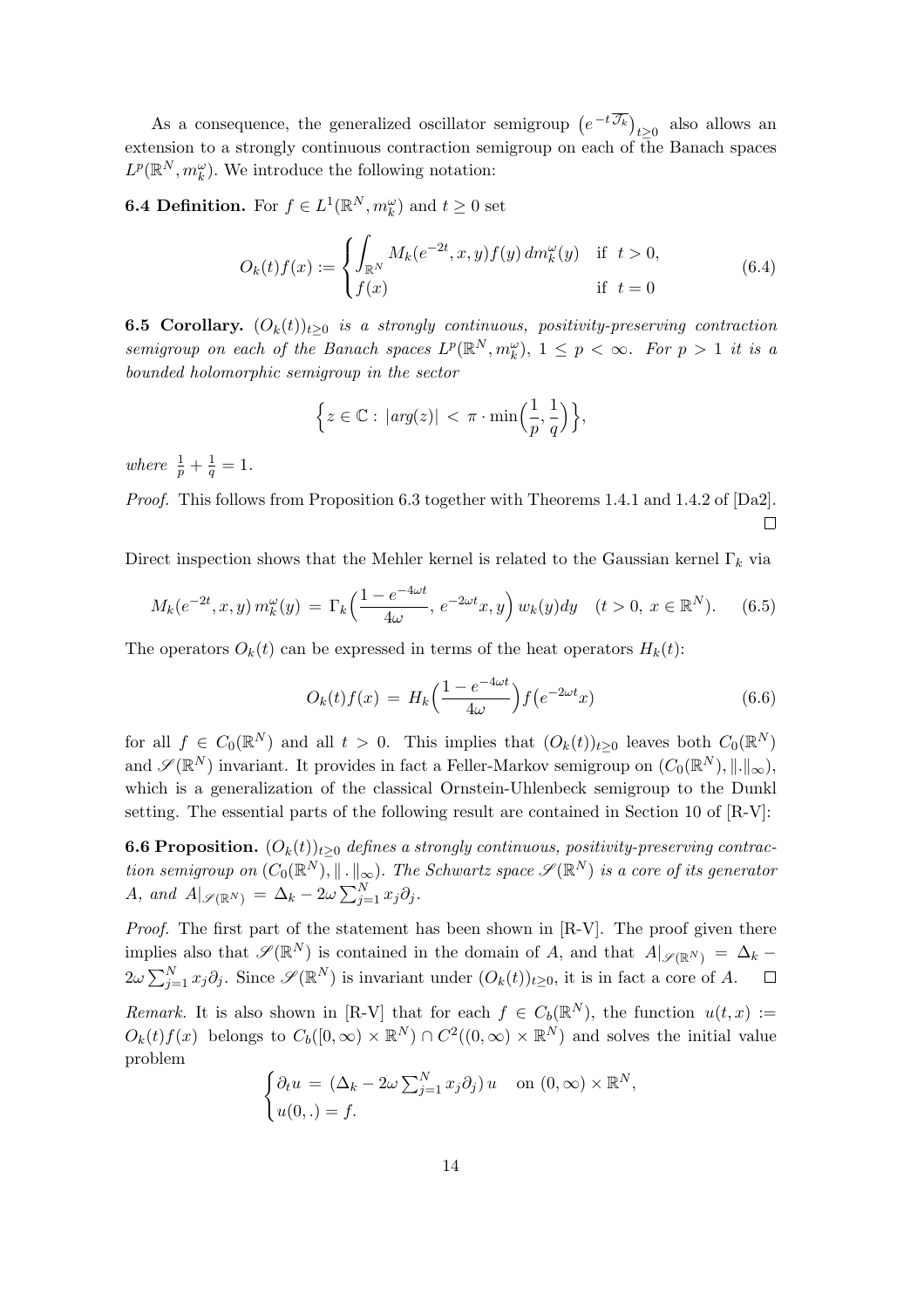#### References

- [BF] Baker, T.H., Forrester, P.J., Non-symmetric Jack polynomials and integral kernels. Duke Math. J. 95 (1998), 1–50.
- [BHKV] Brink, L., Hansson, T.H., Konstein, S., Vasiliev, M.A., The Calogero model anyonic representation, fermionic extension and supersymmetry. Nucl. Phys. B 401 (1993), 591–612.
- [Ca] Calogero, F., Solution of the one-dimensional N-body problems with quadratic and/or inversely quadratic pair potentials. J. Math. Phys. 12 (1971), 419–436.
- [Da1] Davies, E.B., One-Parameter Semigroups. L.M.S. Monographs 15, Academic Press, 1980.
- [Da2] Davies, E.B., Heat Kernels and Spectral Theory. Cambridge University Press, 1989.
- [Da3] Davies, E.B., Spectral Theory and Differential Operators. Cambridge University Press, 1995.
- [D1] Dunkl, C.F., Differential-difference operators associated to reflection groups. Trans. Amer. Math. Soc. 311 (1989), 167–183.
- [D2] Dunkl, C.F., Integral kernels with reflection group invariance. Canad. J. Math. 43  $(1991), 1213 - 1227.$
- [D3] Dunkl, C.F., Hankel transforms associated to finite reflection groups. In: Proc. of the special session on hypergeometric functions on domains of positivity, Jack polynomials and applications. Proceedings, Tampa 1991, Contemp. Math. 138 (1992), pp. 123–138.
- [Ha] Ha, Z.N.C., Exact dynamical correlation functions of the Calogero-Sutherland model and one dimensional fractional statistics in one dimension: View from an exactly solvable model. Nucl. Phys. B 435 (1995), 604–636.
- [Hal] Haldane, D., Physics of the ideal fermion gas: Spinons and quantum symmetries of the integrable Haldane-Shastry spin chain. In: A. Okiji, N. Kamakani (eds.), Correlation effects in low-dimensional electron systems. Springer, 1995, pp. 3–20.
- [He] Heckman, G.J., A remark on the Dunkl differential-difference operators. In: Barker, W., Sally, P. (eds.) Harmonic analysis on reductive groups. Progress in Math. 101, Birkhäuser, 1991. pp. 181 – 191.
- [H-St] Hewitt, E., Stromberg, K., Real and Abstract Analysis. Springer, 1975.
- [dJ] Jeu, de, M.F.E., The Dunkl transform. Invent. Math. 113 (1993),  $147 162$ .
- [K] Kakei, S., Common algebraic structure for the Calogero-Sutherland models. J. Phys. A 29 (1996), L619–L624.
- [Kat] Kato, T. Perturbation Theory for Linear Operators. Springer, 1966.
- [L-V] Lapointe L., Vinet, L., Exact operator solution of the Calogero-Sutherland model. Commun. Math. Phys. 178 (1996), 425–452.
- [Mo] Moser, J., Three integrable Hamiltonian systems connected with isospectral deformations, Adv. in Math. 16 (1975), 197–220.
- [O] Opdam, E.M., Dunkl operators, Bessel functions and the discriminant of a finite Coxeter group. Compositio Math. 85 (1993), 333–373.